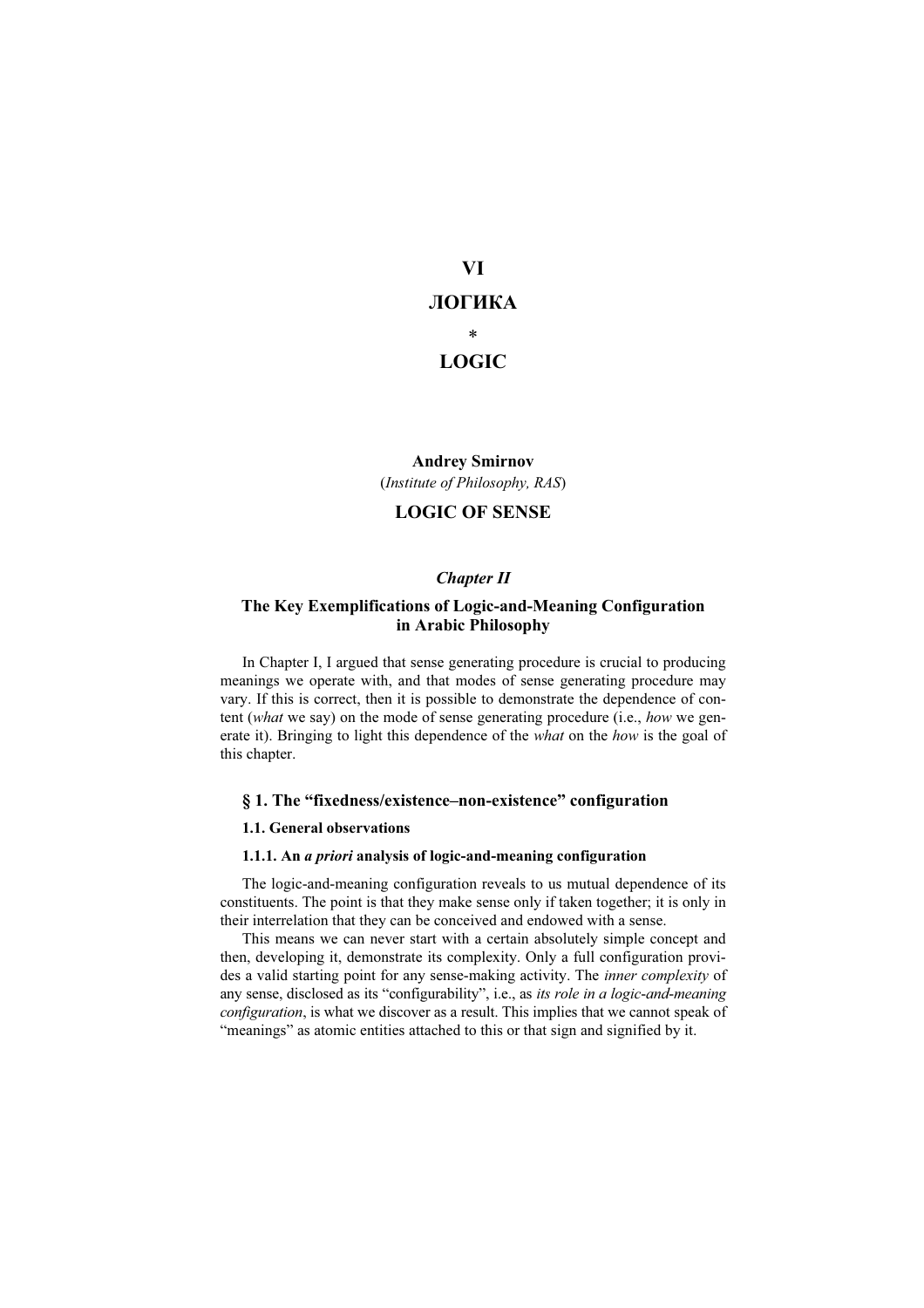Speaking of the principle of configuredness, I want to highlight more than the fact that any concept makes sense not as an isolated unit but always and only in its connection with other concepts. I also mean that the organization of this connection may take different forms. To make it clear, let us consider the inner structure of the logic-and-meaning configuration depicted on Fig. 3 and Chart  $3<sup>1</sup>$ 

For the sake of convenience and brevity, let me designate the sense emerging in the area where two other senses transfer into each other as a "first-level sense." The pair of senses which, by this transfer, create the first-level sense might be called "second-level senses." A logic-and-meaning configuration consists of two levels and defines the correlation between them which, in its turn, is defined by the manner in which second-level senses relate to each other (or, vice versa, defines that manner: we are dealing with a mutual connection cutting both ways).

To realize how the logic-and-meaning configuration defines the particulars of sense generation, we need to describe three vital points in their interrelation: the correlation between second-level senses; the correlation between the pair of second-level senses and the first-level sense; the way in which the former defines the latter (or is defined by it). All those points are relevant for both readings of sense generating procedure we deal with (for substance-based and process-based worldviews), though they totally differ in two cases. Let us have a closer look at a process-based reading of the logic-and-meaning configuration.

The two second-level senses transfer into each other. The first-level sense is an area where this transfer takes place—an area within which the mutually transferring senses cannot be found *as such*, remaining outside it. Second-level senses achieve a state of unity as the first-level sense; in other words, they are one when regarded as the first-level sense.<sup>2</sup> However, their sameness is arrived at, it is not just there to begin with, when we regard those two senses as such. To be more exact: their unity is actualized as a *process* of transfer.

Unity arrived at as a process of transfer is subsequent to a state which is not a unity. When regarded as such, two second-level senses make up an opposition. The notion of opposition, together with the notion of unity, turns out to be necessary and fundamental in the description of the logic-and-meaning configuration. It seems we are unable to define those notions any further; they appear to be intimated by the very "configuredness" of senses.

We may, however, say that the nature of opposition is entirely defined by the mode of logic-and-meaning configuration. In the discussed case the contraposed senses are such as to transform into one another by virtue of the area which we

<sup>&</sup>lt;sup>1</sup> See Logic of Sense, Chapter I (Ishraq. Islamic philosophy yearbook. No. 2, Moscow: Vostochnaya Literatura Publishers, 2011, pp. 320, 322) <http://iph.ras.ru/uplfile//smirnov/ ishraq $/2$ /ls1.pdf>.

 $2^2$  In our example discussed in Chapter I, water and fire are one as a "heating-of-water" process.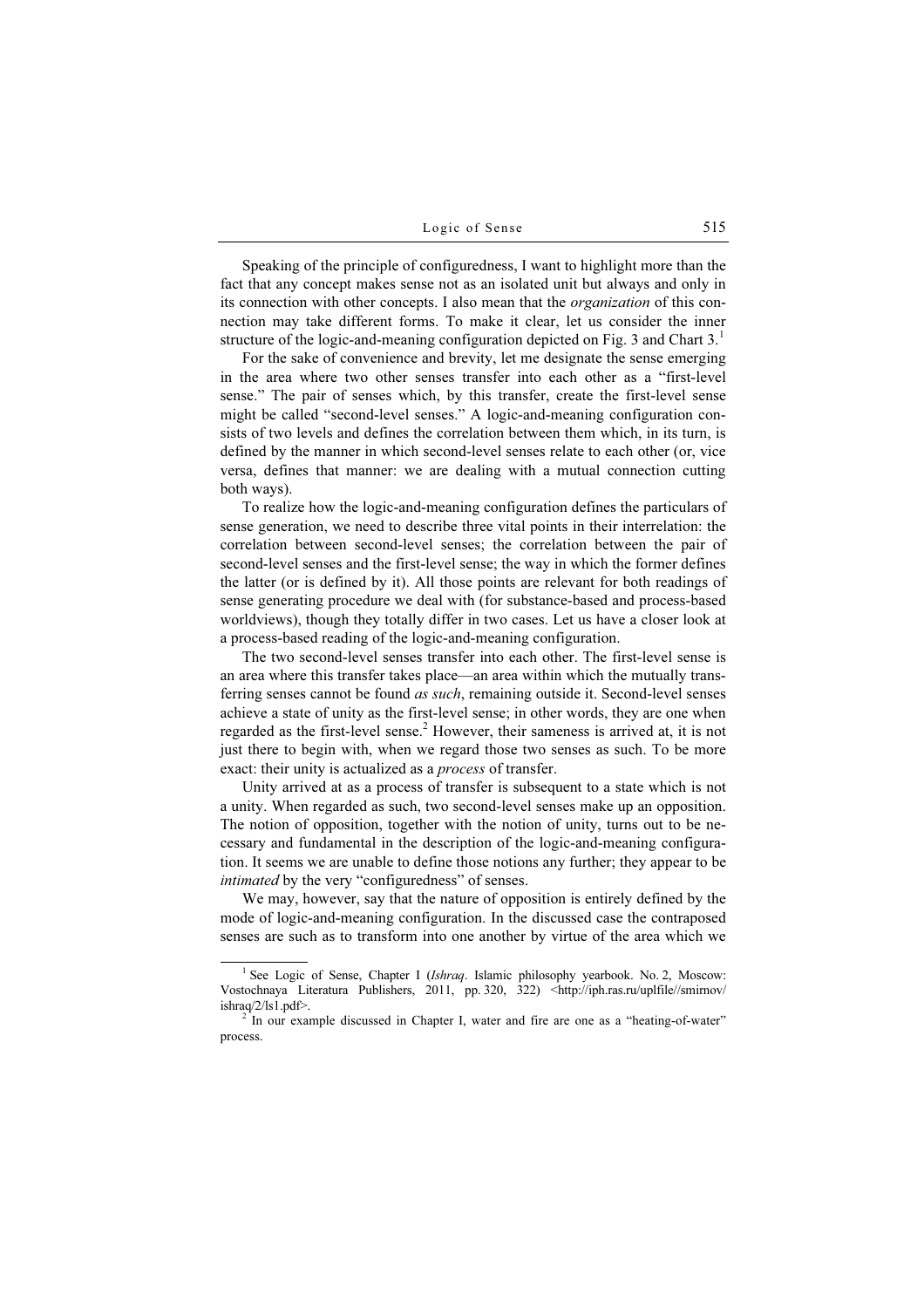called the first-level sense. Under the mode of sense generating procedure we discuss, this area of their mutual transfer and, therefore, their unity, does not embrace the two contraposed senses as such, i.e., it does not incorporate and interiorize them.

## 1.1.2. Logic-and-meaning configuration a posteriori: basic ontology in Arabic philosophy

Those *a priori* regularities are defined by the mode of logic-and-meaning configuration which, I argue, lies at the core of sense generating activity in classical Arabic culture. Now I am going to measure them against the background of Arabic philosophical legacy. I will refer to it in its fullness, including its five major trends: Mu'tazilite Kalām, Falsafa, Ismā'īliyya, Ishrāqiyya, and Taṣawwuf.

The Mu'tazila introduced the basic triad describing modes of the presenceand-absence of a thing, the triad that remained, with variations, fundamental throughout the history of Arabic philosophy. These are: "existence" (wujūd), "non-existence" ('adam) and "fixedness" (thubūt). It does not mean that the stock of concepts used by Mu'tazila to describe the way in which a thing is present to us is exhausted by the above three terms. We can find quite a few more: kawn (emergence), *hudūth* (origination), zawāl (cessation), *ibtidā*' (commencement), i'āda (reproduction), baqā' (lasting existence), fanā' (ruin), khalq (creation<sup>3</sup>), as well as their derivatives: takwīn (creation),  $i' d\bar{a}m$  (destruction), etc.

The term *thubūt* "fixedness" attains—as early as during the Mu'tazilite stage—the status of that sense which was named the first-level sense. Let us follow the evolution of such understanding and the polemics around it.

'Abū al-Ḥasan al-Ash'arī, a brilliant doxographer of the early Kalām, states that "some" people thought

that the things are things prior to their existence and that they are fixed as things prior to their existence [Ash'ari 1980, p. 518].

Al-Ash'arī is rather scanty of words while expounding this thesis, for which a number of reasons could be suggested including the fact that he never shared this view. 'Abū al-Ḥasan is a fairly objective doxographer; when not quite sure that he conveys an opinion exactly enough, he thinks it necessary to point this out, and sometimes gives a thorough description of the entire sequence through which the views of his predecessors were handed down to him. On the other hand, his personal preferences had a significant impact on his work: he gives more attention to the views of al-Jubbā'i, his master and opponent, than to doctrines of other Mu'tazila.

<sup>&</sup>lt;sup>3</sup> This term has numerous synonyms, like *ibdā* ', takhlīq, sun ', inshā', etc. The meanings of those notions varied with different thinkers.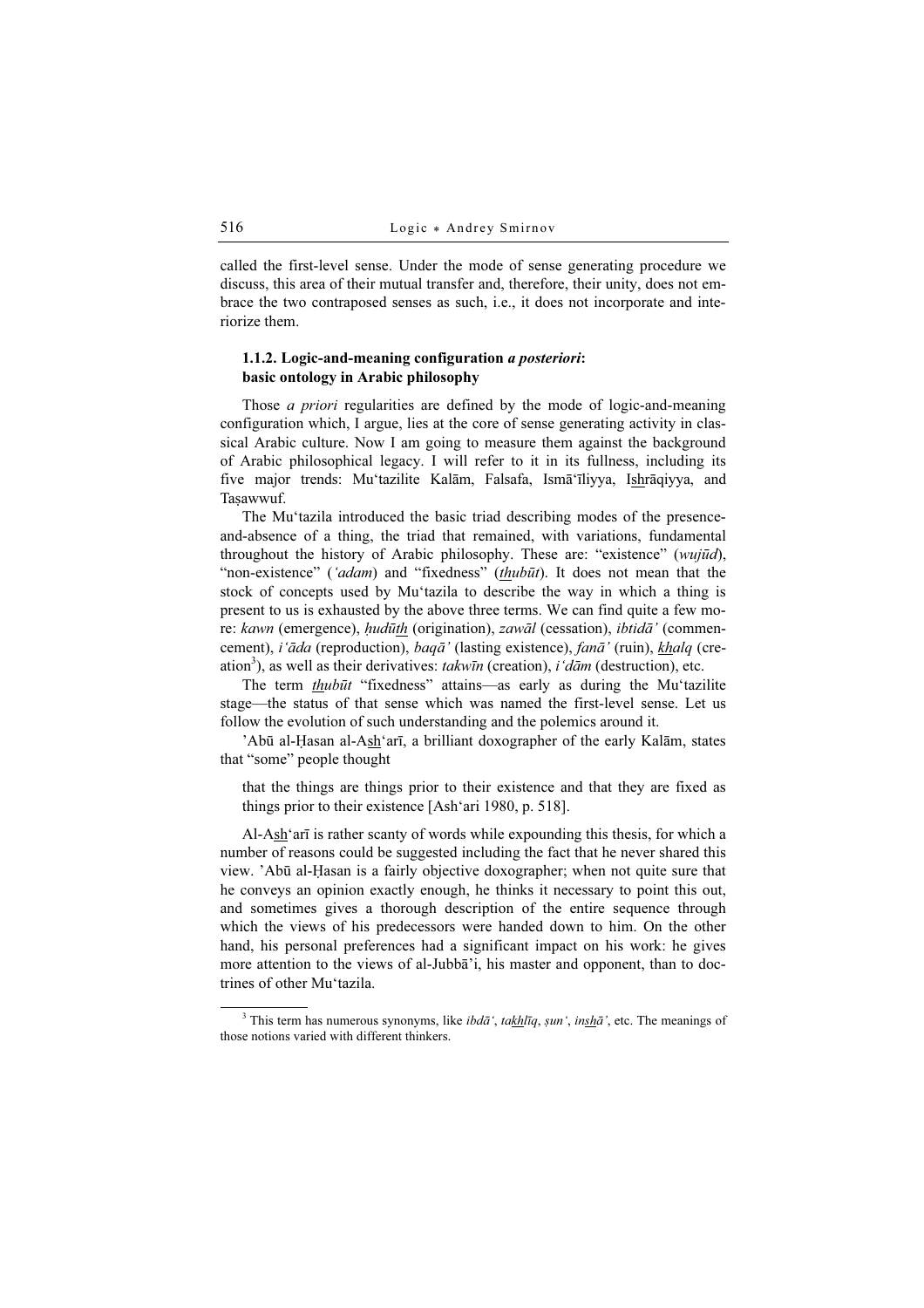In this case, we have to restrict ourselves to this brief statement of the view which, as al-Ash'arī reports, was expressed by 'Abū al-Ḥusayn al-Khayyāṭ. Let us consider al-Ash'arī's evidence in more detail.

The presented thesis can be broken into two lines that I will arrange one below the other for the sake of convenience:

- -
 -
- -
 -

za'amū 'anna al-ashyā' ashyā' qabla wujūdi-hā wa 'anna-hā muthbata ashyā' qabla wujūdi-hā

they argued that the things [are] things prior to their existence and that they [are] fixed as things prior to their existence

It looks like the two lines convey the same thought. Essentially, the repetition adds nothing new. Moreover, the two phrases differ but slightly: as regards their structure, the only difference between them is presented by the copula omitted in the first line and inserted in the second. Apart from this, the two phrases following the preposition 'anna ("that") are absolutely identical, if we disregard the substitution of the subject ashya' ("things") by the pronoun  $-h\bar{a}$  ("they") in the second line. What we have is an instance of recurrence: the second line tells us exactly the same as the first one.

This should not escape our attention, since the two phrases stated by the same author in the same context and differing as described above enable us to single out that which is called "copula" in its purest form. Essentially, here we have a very clear-cut case, when the difference between the two phrases consists exclusively in the use of a copula. However, there is more to it than that. The copula that we have a lucky opportunity to observe in this way is a copula in its purest form—a copula that establishes sameness.

Actually, either of the two phrases is tautological. Their subjects receive no predicate other than themselves; they establish nothing but the equality of subject to itself. This state of affairs, as well as the absence of any other modality, is demonstrated by the first phrase:  $al\text{-}ashy\bar{a}'$  as  $\frac{dh}{\bar{a}'}$ .<sup>4</sup> The equality of a thing to itself is a pure sameness; it is hardly possible to imagine a more obvious case of "the same" than the relation of a thing to itself as to "the same."

To equate something with itself, one has no need to resort to anything other than itself. Something is something—this tautology relating the thing to itself appears obvious. A thing requires nothing extraneous to be itself. It seems, this

<sup>&</sup>lt;sup>4</sup> The elimination of the definite article  $al$ - in the repeated word  $a s h y \bar{a}$ ' "things" is due to the rules of Arabic grammar; it does not suggest that the predicate differs from the subject. The Arabic phrase  $al\text{-}ash\chi\bar{a}'$  ashy $\bar{a}'$  omits the copula; we can render it into English as "The things" [are] things" only on condition that, performing a sort of Husserlian epoché, we do not notice the copula [are] which is indispensable in English translation but is not there in Arabic original. The same applies to the translation of al- $Kh$ ayyāṭ's words "they [are] fixed as things..."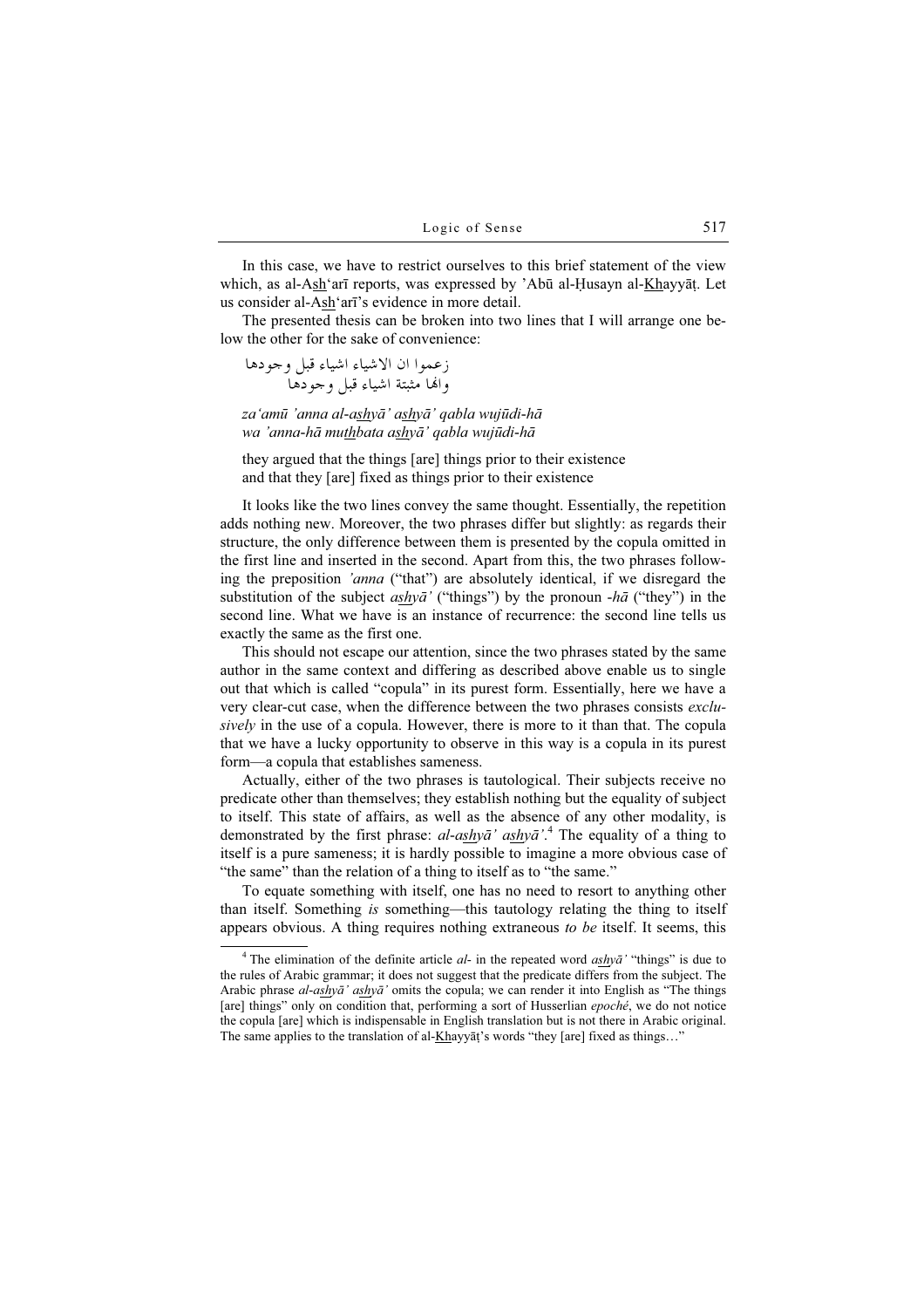A=A equation highlights the essence of equality in its fullness. The copula "to be" therefore appears to us the most evident one: a thing is itself—this hardly leaves any room for doubt; this equity principle is a bedrock of logic.

However, what do the two phrases, in which we find so fortunately a similarly clear-cut case of a thing equaling itself, imply?

They state something different, which stands in a stark contrast to the just mentioned self-evidence. What functions as a copula here is the word *muthbata* "fixed." What does it convey?

The first thing to observe is the seemingly unusual choice of the term whose relation to the description of the sphere of existence is not obvious at all. Besides *wujūd* "existence," the Mu'tazila often used the term  $kawn$ , which we conventionally translate as "existence-emergence." It is very revealing that, in this case, neither of the above terms was used but another one was found which—and this, again, is very revealing—sounds quite weakly and unconvincingly to our ear. And indeed, fixedness of things—what does it mean? And what is its relation to existence?

We can answer the last question, at least. The analyzed phrase states that the fixedness precedes the existence of a thing, that it is "prior" to its existence.

This explanation, however, makes matters more complicated, because, prior to the thing's existence, we have its "non-existence," which is seemingly obvious. This was well perceived by Islamic thinkers, for whom the expressions wujūd ba'da 'adam ("existence after non-existence") and 'adam ba'da wujūd ("non-existence after existence") became something like philosophic clichés.<sup>5</sup> However, what we come across here is not "non-existence" ('adam) but the state

This may well remain outside the field of vision when the traditional, content-oriented approach is applied. By way of an illustration of the latter, let me refer to an EI article of van Ess, one of the greatest authorities on the early Kalām. Though providing a detailed description of al-Khayyāṭ's views, he does not mention the term  $\frac{h}{u}$  "fixedness" and calls the theories we now discuss "theories of pre-existence" (see [van Ess]). Through such omission the analyzed views of the Mu'tazila are incorporated into the system of fundamental ontological notions developed by the Western tradition—notions based on the category of "being" and implying specific relations between being, existence, and non-existence.

In this context, it would be extremely interesting to consider the evidence of al-Suhrawardī who, analyzing the category of "fixedness," demonstrates that it can in no manner be reconciled with those ideas of "being" that were formed already in Classical Antiquity (see Chapter II, § 1.5.4.1. Criticism of "fixedness" from the standpoint of Aristotelians). I would like to point out once more that we discuss regularities that serve as a direct consequence of the sense generating procedure and therefore remain immutable despite any fluctuations of content in the course of development of philosophic theories.

<sup>&</sup>lt;sup>5</sup> These clichés are more typical of the Falāsifa, though the general idea they convey also found its expression among the Mu'tazila. Though some of the latter held that "non-existence" comes only after the first "existence" of a thing, the alternation of the two states was seldom doubted. What matters is the fact that, one way or another, the state of "fixedness" differed both from the state of "non-existence" and "existence." The grounds for this differentiating may be discovered in the procedural aspect of the formation of the above-mentioned notions: attention to the sense generating procedure enables us to perceive content that depends on it.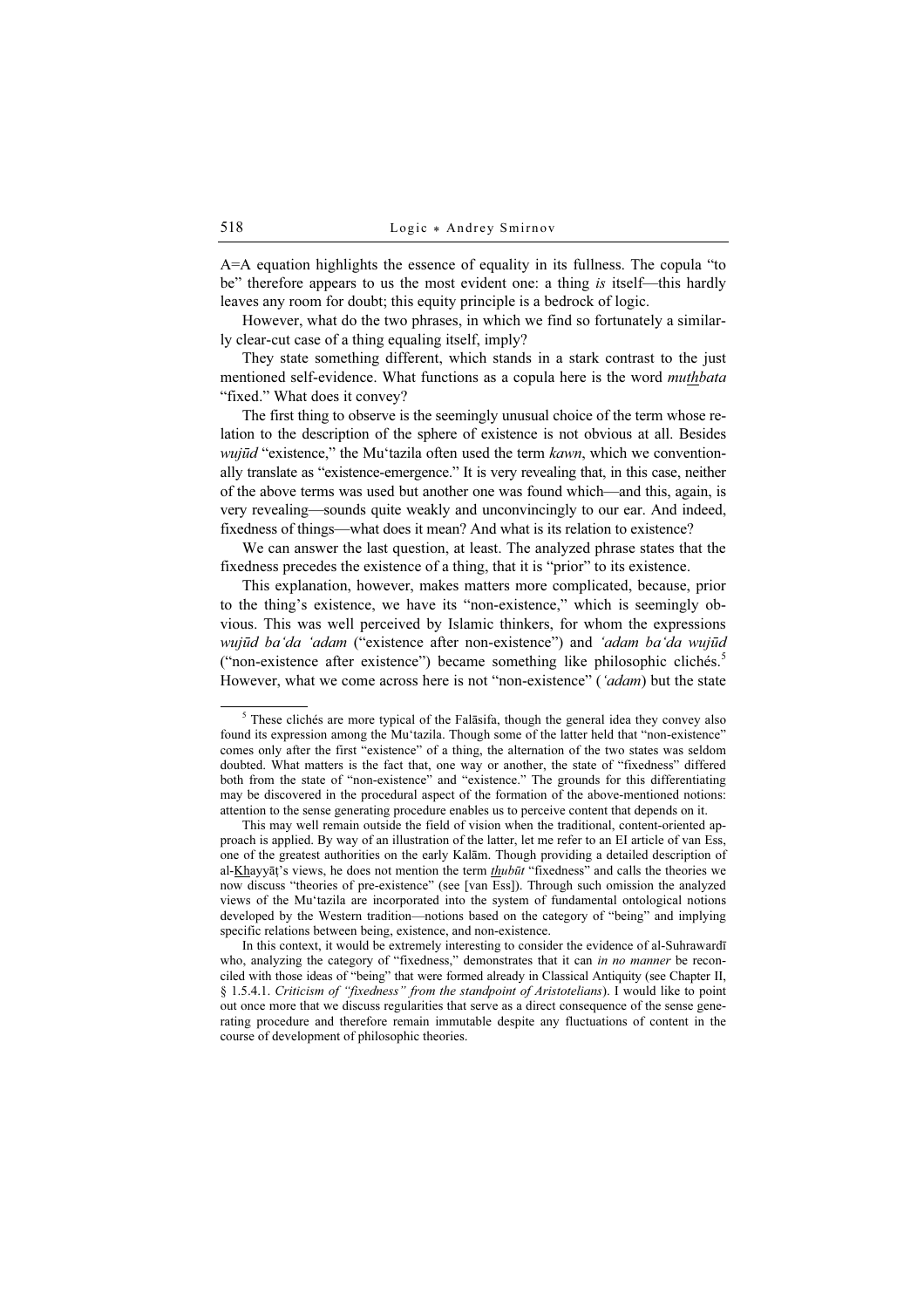of "fixedness": that's what comes "prior to existence," according to the opinion we are analyzing.

The terminology under discussion thus becomes more complex and, at the same time, begins to clarify. The term "fixedness" now differentiates itself not only from notions that express "existence" (wujūd, kawn). It turns out to be different from the term referring to "non-existence" ('adam) as well. On the one hand, the difference between "fixedness" and "existence" appears now wholly justified by the fact that—as our author affirms—the state of fixedness is prior to existence, thus being somehow opposed to it (though we have not so far clarified the essence of this opposition).

On the other hand, finding the difference between "non-existence" and "fixedness" is more problematic. Either of the latter pair precedes existence so as to appear, in a way, one and the same. Let us note, though, that "non-existence" may be placed both before and after "existence," whereas we cannot so far affirm the same regarding "fixedness." This observation drawing a tentative distinction between fixedness and non-existence makes no difference to the heart of the matter: it is the state "prior to existence" that interests us the most, and we do not know yet how to tell fixedness from non-existence in this respect.

The only thing that we can affirm with any certainty is that the two just mentioned concepts ought to be distinguishable. One of the arguments in favor of this is as follows. Al-Ash'arī himself, as noted above, did not share the thesis under consideration—following his teacher, al-Jubbā'i, he strove to disprove it. I intend to return to this dispute somewhat later; at this point, it will suffice to say that neither al-Jubbā'i nor al-Ash'arī (and, as far as I know, none of the thinkers who participated in the discussion of these three concepts) used this seemingly obvious opportunity to equate the state of fixedness with nonexistence on the basis that both are "prior to existence." Al-Jubbā'i and al-Ash'arī oppose the opinion presented here and blame their opponents for being self-contradictory, but they never say that fixedness is equal to nonexistence, which would have made either of the two concepts redundant. If both supporters and opponents of the presented thesis had conceived of the state of fixedness as preceding existence in the same way as non-existence precedes it, they would have doubtlessly pointed out this sameness.

At the moment, it would be appropriate to sum up and make some conclusions. In its purest form, the copula in our example can be conceived of as "fixedness." This fixedness is distinct from both existence and non-existence. It precedes existence, being placed "prior" to it—though, in all likelihood, not the way non-existence is placed before existence. It means that fixedness is not identical to non-existence.

This being the case, we may also ascertain the following. Sameness, which we have been considering in its clearest form (that of a thing being equal to it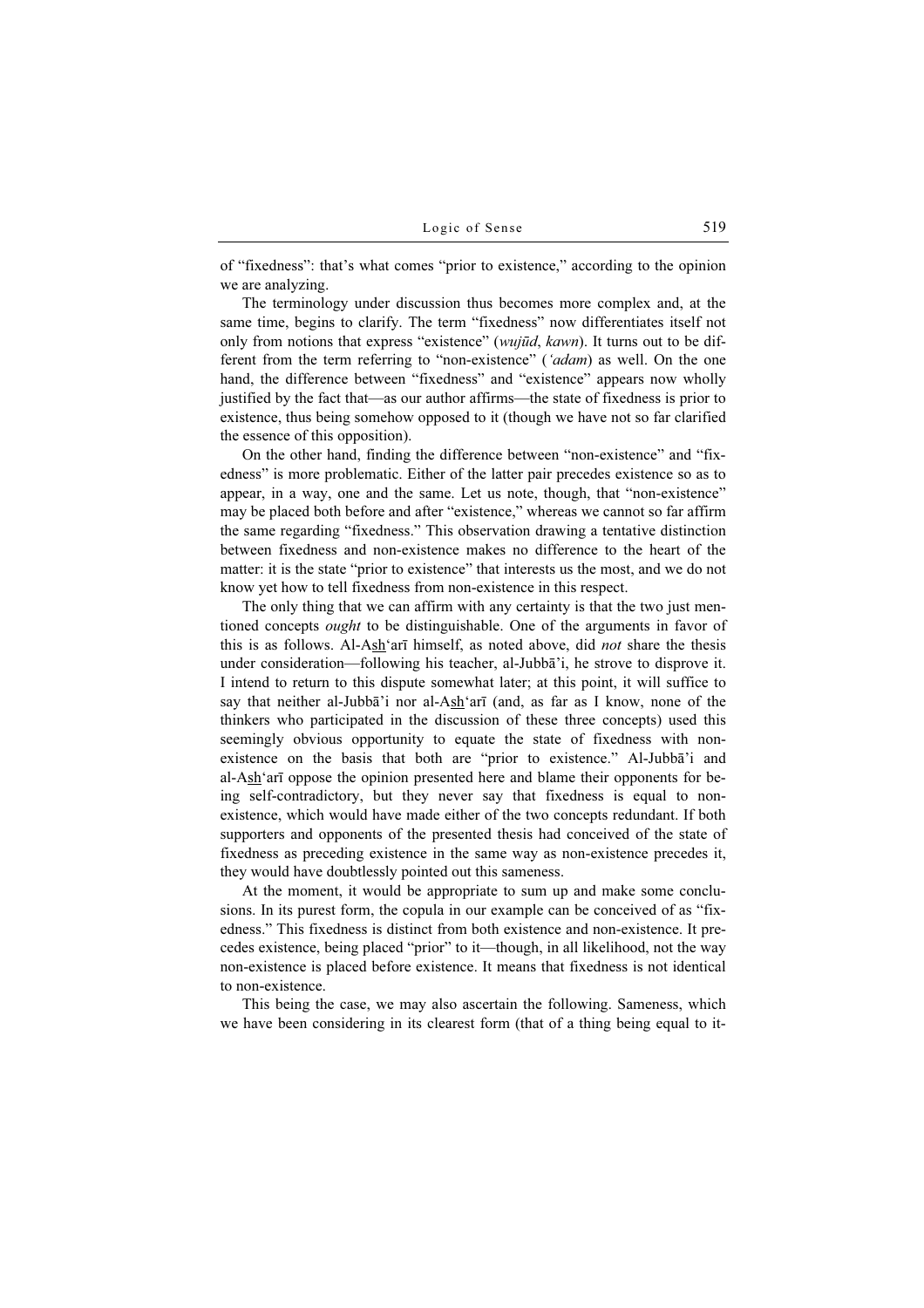self), could be expressed not by "being" (e.g., "being itself"). The sameness could be conceived of as "fixedness."

Attempting to approach a definition of this concept would entail addressing the logic-and-meaning configuration in the process-oriented mode which we discussed above. The three analyzed concepts are arranged relative to one another exactly in accordance with the configuration reflected on Fig. 3 and demonstrated on Chart 3.<sup>6</sup> "Fixedness" is here the first-level sense, while the "existence" and "non-existence" are a pair of second-level senses. Fixedness precedes both existence *and* non-existence as a first-level sense precedes the second-level ones.

If we consider the relation between the second-level senses, we will observe that one of them also precedes the other (the order of sequence depends on which of the two we consider first: we can get "existence after non-existence" and "nonexistence after existence" with equal success; both are logically possible). However, this precedence can in no way be confused with the precedence of fixedness which goes before these two. That is why our authors do not generally confuse them. Strictly speaking, these are entirely different kinds of precedence, and we can speak of fixedness only there where non-existence and existence coincide, where they transfer into each other and, by virtue of this transfer, are the same. Thus we come across the concept of coincidence and sameness once again.

We have stated that a thing coincides with itself in a state of fixedness. This proves to be a coincidence of existence and non-existence. According to the analyzed view, a thing's coincidence with itself is the coincidence of its existence and non-existence. A thing cannot be said to "be" itself; a thing "fixes" itself. Here "being" turns out to be merely a single aspect of this "fixedness"; moreover, it is an aspect that, as such (i.e., as existence proper), lies outside the domain of fixedness, whereas, within the latter, existence is transfigured by virtue of being one with non-existence. The mode of thinking we are dealing with in this case makes no transition from "coincides" to "is"; here, coincidence is verbalized and conceptualized differently—viz., as the state of fixedness.

It is the right moment to consider the conceptualization of that visual image which is presented on Fig.  $3<sup>7</sup>$  This will also be convenient in that it gives us the opportunity to address concepts rather than illustrations. Let us now attempt to introduce those concepts.

### 1.1.3. Is the standard set theory a vehicle of conceptualization?

To put it briefly, the difference between the two analyzed ways of conceptualizing coincidence consists in the following. The classical set theory treats any element of the area of overlapping as belonging to the both sets. For instance, if

<sup>&</sup>lt;sup>6</sup> See Logic of Sense, Chapter I (Ishraq. Islamic philosophy yearbook. No. 2, Moscow: Vostochnaya Literatura Publishers, 2011, pp. 320, 322). <sup>7</sup>

 $<sup>7</sup>$  Ibid.</sup>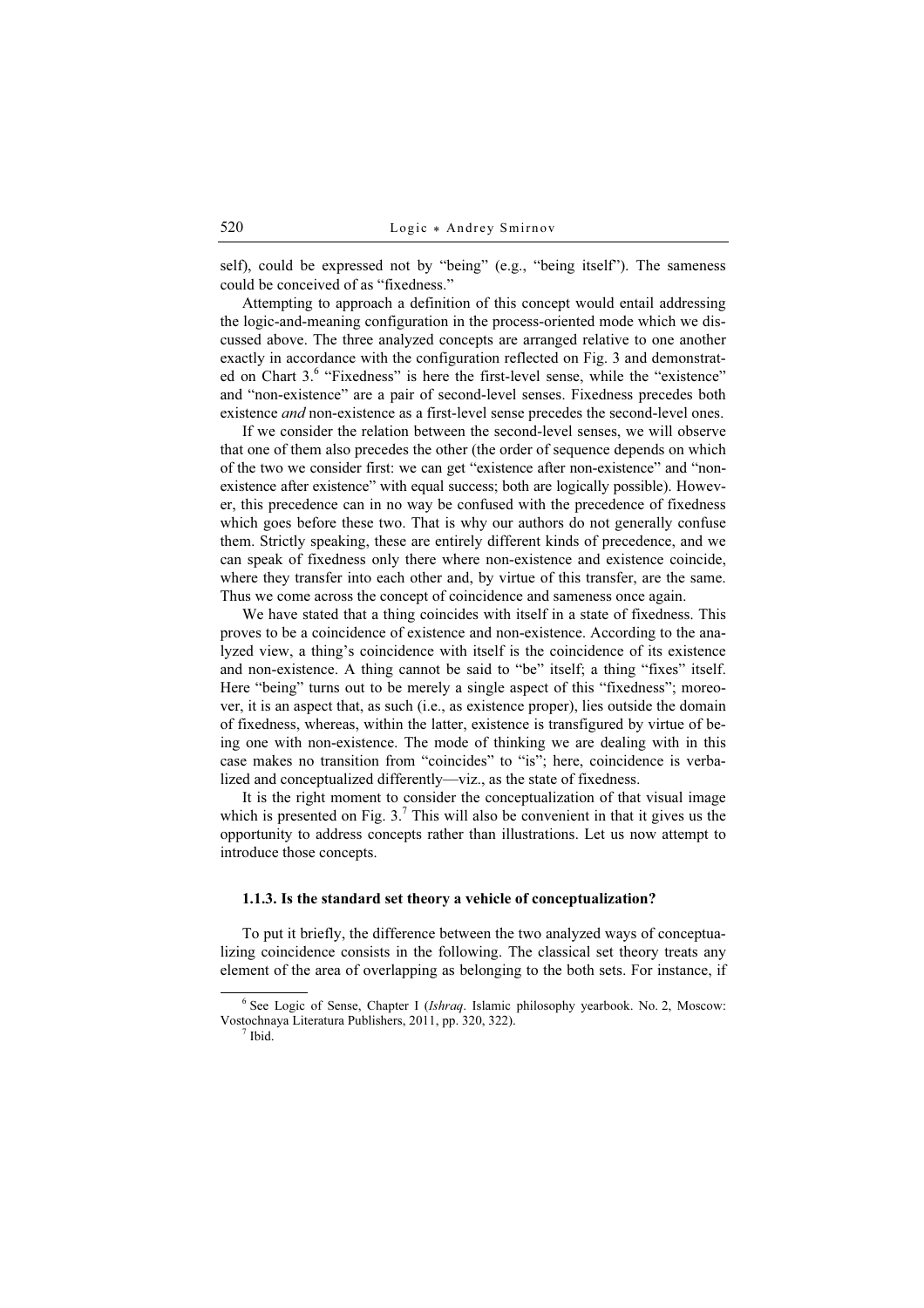we—contrary to the popular saying "he who was born to crawl cannot fly" agreed to think that the set of "the flying" somehow overlaps at some point with the set of "the crawling," then it would mean that there is at least one "flier" that is simultaneously a "crawler."

The coincidence of the "flier" and the "crawler" is regarded here as a coincidence of existences, so that the existence of the dragon we conjured up, that can both fly and crawl, is an area of overlapping of the two sets. In this case, the essential point is that, if we eliminate the fact of overlapping of the two sets from our picture (thereby abstracting ourselves from their coincidence) and focus our attention only on one of them (it is immaterial on which one—the "flying" or the "crawling"), our dragon will by no means disappear: it will retain its being in any case, since it "is a flier" and, at the same time, "is a crawler."

Thus, step by step, we come to the idea that "to be" taken as a copula ("the dragon is a flier") is in some way, which is both unbreakable and very intimate, connected with "to be" which expresses the existence of subject as such ("the dragon is"): only the possibility of the former makes the latter possible too. If we can predicate something to the subject by means of "to be," then we may state that the subject "is." Correspondingly, if we predicate something to it by means of "fixedness," it means that the subject "fixes" itself.

We might say that the subjects are subjective in different ways; or, that things are presented to us in different ways. To be more exact, different kinds of things present themselves to us differently. Substance-things exist, but process-things are *fixed*. This leads to the following conclusion: The way to speak of a thing may vary in different cultures and, vice versa, cultures, as ways of interpreting the universe, may differ from one another at this exact point.

Let us return to our analysis of the overlapping of the "flying" and the "crawling" sets in accordance with the principles of set theory. What happens if we turn our back to their overlapping, confining ourselves to the "flying" set moreover, only to that part thereof which was the area of its overlapping with the "crawling" set, viz. the subset of "dragons"? No individual dragon belonging to it would undergo any change at all as a result of ceasing to belong<sup>8</sup> to the area of overlapping of the two sets. Regarding such a dragon only as a "flier" (saying, "the dragon is a flying entity"), we still have a full-fledged dragon before us, the same one that can crawl. A dragon is a dragon in any of these three cases: both when it belongs to the area of overlapping of the two sets, and when we consider either of the sets—together with the dragon belonging to each—individually.

<sup>&</sup>lt;sup>8</sup> This question, of course, is related to the difference between the Platonic and intuitionistic views on the problem. Will the dragon belonging, in our example, exclusively to the "flying" set also belong to the "crawling" set regardless of whether we established this membership or not? Here, I assume that our statement, "the dragon is a flier," by no means rules out a very definite possibility to say that "the dragon is a crawler," with the "dragon" in question remaining the same.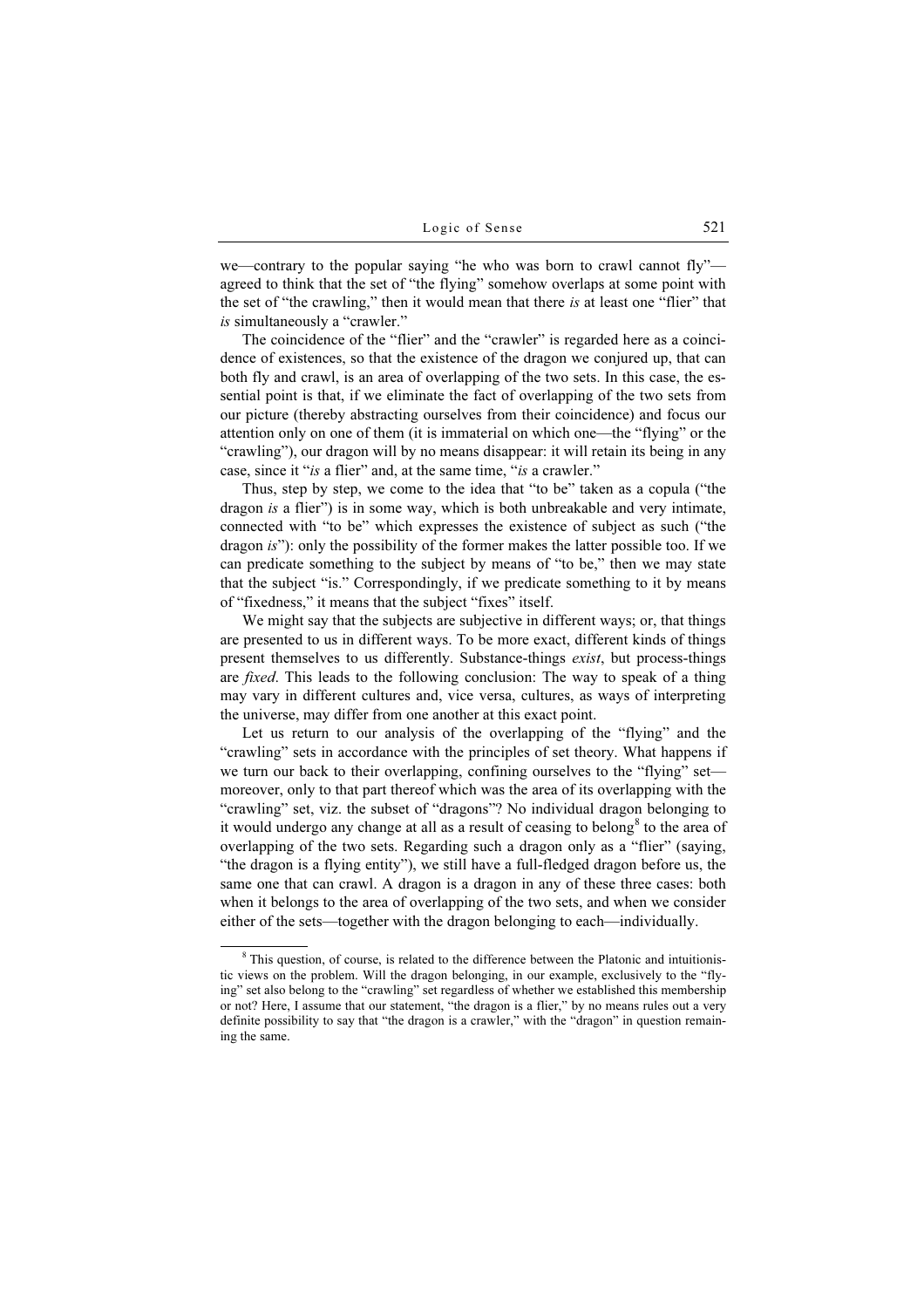It is this opportunity that we are deprived of when considering coincidence as it is conceptualized within the process-based mode of sense generating procedure which we are dealing with. *Thubūt* "fixedness" has to be interpreted within the paradigm of a process, as a link between its two sides, active and recipient. Even if existence and non-existence in the general case cannot be taken as an actor and a recipient literally,<sup>9</sup> the process-based paradigm of interpretation is relevant to understand what is meant by *thubūt* "fixedness": it is a link binding them together and making their mutual transfer possible.

Fixedness is an area where existence and non-existence coincide, where they become the same, transferred into each other; but we cannot say that fixedness belongs to both existence and non-existence. Here, the basic intuition of the set theory fails to explain the correlation between the three notions. The reason is that the discussed case came to life within the process-oriented universe of Arabic thought, while the set theory is based on a substance-oriented worldview and culminates a long chain of conceptualizations relevant to it.

And another observation. We encounter here the direct, literal meaning of the copula, rediscovering it anew: it binds and connects the senses. There might be different ways of such connection, and the fact of coincidence alone does not necessarily entail that the copula in question is "to be." As "coincidence" is broader than "being," so the copula expressing it may well be other than "to be." And it is this "other than to be" that defines a different correlation of senses bound by the copula; and it is this correlation that forms the contents of the notion of fixedness in the concrete mode of sense-generating procedure under consideration.

## 1.1.4. The law of excluded middle: how formal logic is grounded by logic of sense

All this relates directly to the law of excluded middle. This law is usually formulated as follows: "A is either B or non-B." It means that if B may be predicated to A in principle, then any A is necessarily either B or non-B, and, at the same time, *A cannot* be both *B* and non-*B* simultaneously and in the same sense.<sup>10</sup>

<sup>&</sup>lt;sup>9</sup> For Ibn 'Arabī's ontology, though, this is a relevant interpretation, as here the Divinity (= existence) acts by providing existence to non-existent entities of the world which are recipients (qawābil) of this existence-granting activity. Perhaps it is less obvious that al-Fārābī's and Ibn Sīnā's notion of mumkin "possible" is best interpreted in a process-based model, as a link between existence and non-existence which belongs to neither of them and which, nonethe less, grounds them and makes them possible.<br><sup>10</sup> Discussion of a closely-related topic in regard to Islamic thinkers is found in the first is-

sue of "Ishraq": Mesbah M.T. On the Lookout for the Bedrock of Knowledge // Ishraq: Islamic Philosophy Yearbook. No. 1. Moscow: Languages of Slavonic Culture, 2010, pp. 118–131; for the mentioned issue, see especially pp.  $125-127$ ,  $\S$  1.4. "The Principle of Non-Contradiction." M.T. Mesbah says that "the principle of non-contradiction is one of the primary self-evident propositions about which a consensus exists among Muslim logicians" (op. cit., p. 125). This is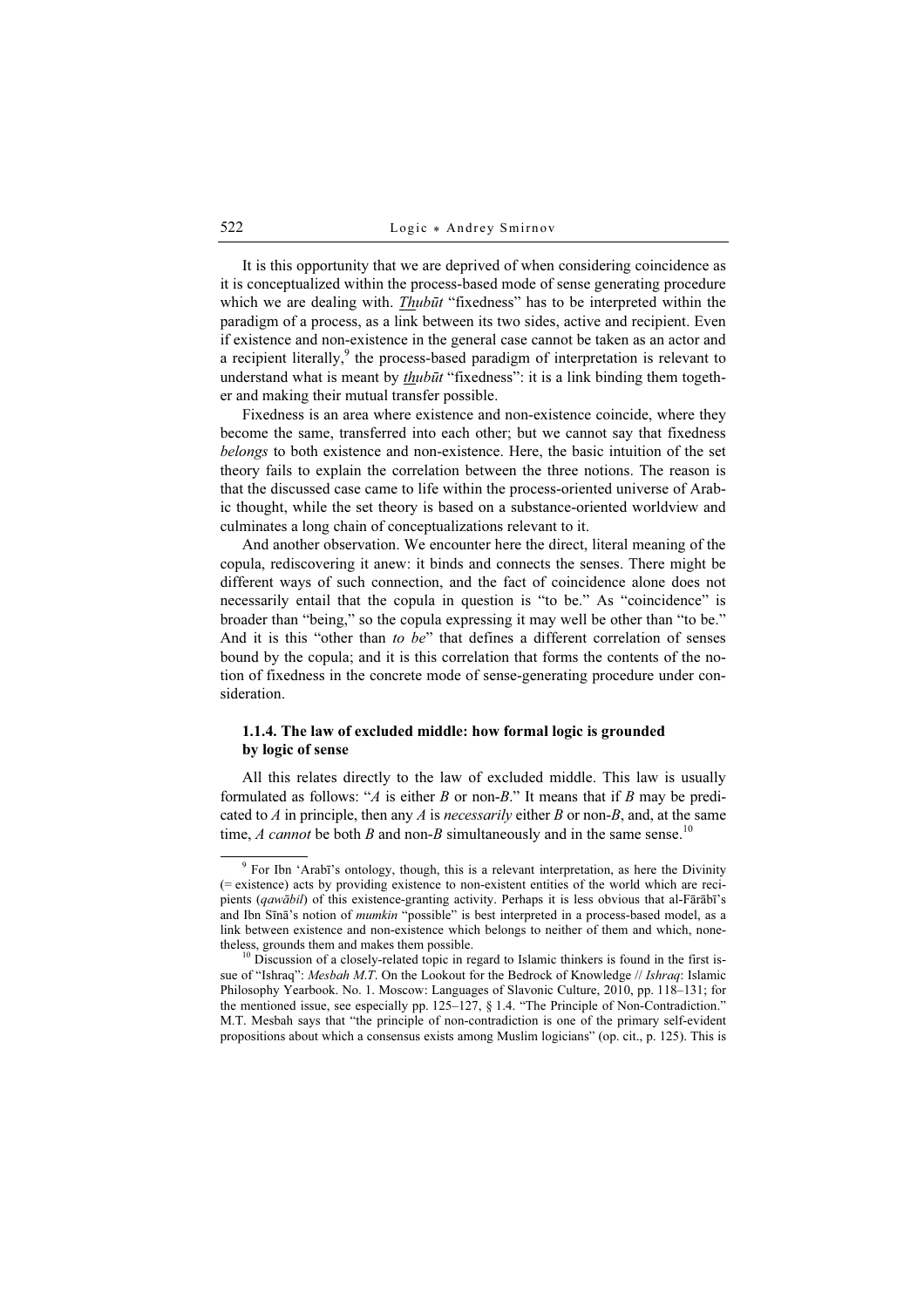Let us consider an example. If a stone may be said to have weight (and this is true for any stone, at least on the surface of the Earth), then necessarily it is either heavy or non-heavy, and, at the same time, it cannot be both heavy and non-heavy.

It seems so obvious that it hardly needs to be mentioned. Two readings of the law of excluded middle, the "prescriptive" and the "prohibiting" one, come together and appear inseparable.

This is true, of course, but an important reservation is needed: this is true only if we retain a substance-oriented perspective of reasoning. As we shift to process-based perspective, another thing becomes no less obvious.

Let us consider an example of a process. As I am composing these lines, my "writing" hand is linked to the letters and the words which become "written" through the process of "writing." The process of writing is a unity of its two contraposed sides, i.e., my writing hand and words written by it. However, it is a unity which does not, so to say, embrace and interiorize those two opposed sides: it would be rather unusual to say that the process of writing "consists of," or "is divided into," the writing hand and the written signs in the same way as all the stones are divided into heavy and non-heavy. It is much more natural to conceive the process of writing as a link between those two, tying them up together but not encircling or embracing them.

So, a process is a unity of the two opposed sides, but this unity has a nature different from a unity of "heavy stones" and "non-heavy stones" which amounts to just "stones." The set of stones encompasses both heavy and non-heavy ones, it defines them by setting a border which, in accordance with Aristotelian definition, contains all its parts within itself. This, and only this makes the law of excluded middle applicable here in its both readings, the prescriptive and the prohibiting one ("Any stone is either heavy or non-heavy" and "No stone is both heavy and non-heavy").

It would be absurd to apply the same law to the process and say that (1) "Any process of writing is either the writing hand or the written signs," or, equally, that (2) "No process of writing is both the writing hand and the written signs." This is not simply untrue; this makes no sense. And it is exactly that sensemaking feature that I am trying to highlight: things make sense differently in substance-based and process-based perspectives.

Formally speaking, the second of the above two statements could be considered correct, because its negation is false. We cannot hold, of course, that "Any process of writing is both the writing hand and the written signs," and therefore we might agree with (2) which is its negation. And yet, I argue that this second

true of course for Arab-speaking logicians who followed Aristotelian tradition (Mesbah mentions Ibn Sīnā, Naṣīr al-Dīn al-Ṭūsī, Fakhr al-Dīn al-Rāzī, et al.). I argue that this is really selfevident only in perspective of a substance-based worldview, and that the self-evidence becomes different in the process-based perspective.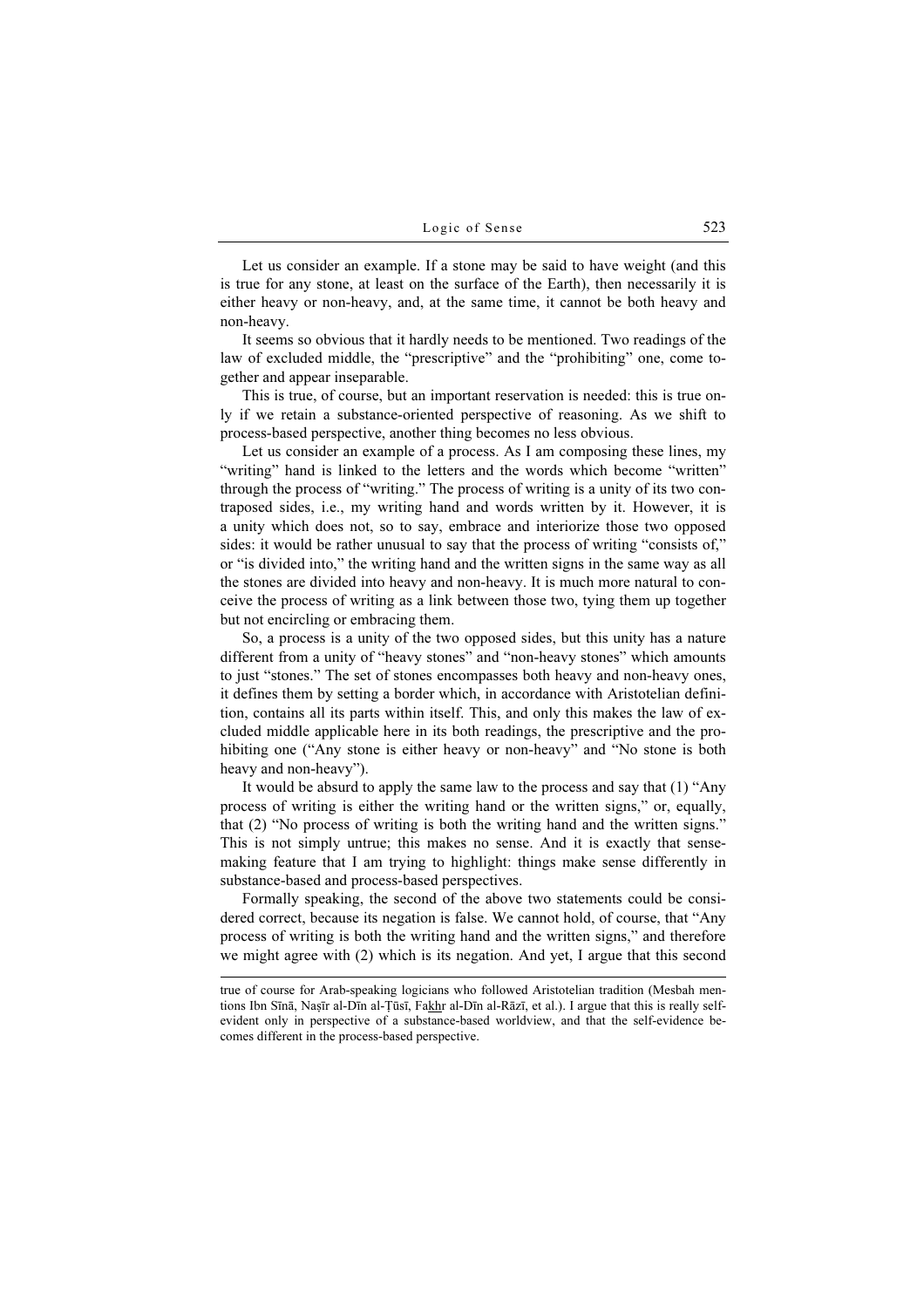statement is senseless as well as the first one. It does not make sense because the copula is inappropriate. The process does not exist like stones exist; the process gets established as a link between the actor and the recipient. Process is the third entity uniting the actor and the recipient; we can say that it is established and fixed as their unity, as the domain where they transfer into each other.

This domain cannot be interpreted as an overlapping area of the two opposed sides of the process, if we understand overlapping as an intersection of the two sets. Unlike the "flying" and the "crawling" dragon belonging to both sets *and* to either of them, the process of writing cannot be said to "belong to" the writing hand or the written signs, or to both of them: this simply makes no sense. And unlike the dragon who does not care about the "crawling" creatures who are not simultaneously the "flying" ones (they all may well disappear, but the crawlingand-flying dragon will stay), it is vital for the process to keep both of its sides, the active and the recipient, for otherwise it will simply cease to be established as a link between them.

All this is rather obvious, if not to say trivial, when we consider clear-cut examples of a substance and a process. However, when we read texts of the early Islamic philosophers, our interpretation might stumble over the difference of substance-based and process-based perspectives, and it might happen that we are dealing with a process-related text trying to squeeze it into the substance-based perspective. I am not saying that it happens always and everywhere, I am only saying that this might well be the case at least sometimes. Respectively, paying attention to the correctness of interpretation perspective may be a solution.

Let me take as an example a well-known thesis of some of the Mu'tazila who held that attributes of God are neither God nor something other than God. If we take this statement at its face value, provided both alternatives are negated in the same way and in the same meaning, then it is an outright violation of the law of excluded middle in its prescriptive mode. The Mu'tazila introduced division of the Universe into "God" and "other than God" ( $m\bar{a}$  siw $\bar{a}$  'All $\bar{a}h$ ) which was both exhaustive and dichotomic. From that point of view, any thing should fall into one of the alternative categories, either "God" or "other than God," and it would be illogical to say that Divine attributes belong to neither of the two sets exhausting the Universe. Why then did they claim it to be a solution to the mindbreaking problem of Divine attributes?

Of course, there is no single answer to such question, and interpretations might be different and conflicting. What I suggest is to consider the possibility of interpreting this statement not in a substance-based perspective, where it really sounds illogical, but in a process-based one. With the alteration of the logic-andmeaning foundation this statement starts making perfect sense and sounds wellgrounded.

One of the ways to express Divine attribute  $(sifa)$  is to use a relevant *masdar*, e.g., 'ilm, irāda, etc. Maṣdar in Arabic is a name for the process and/or its fruit. 'Ilm refers to the process of cognizing ("knowing") and to its result ("knowled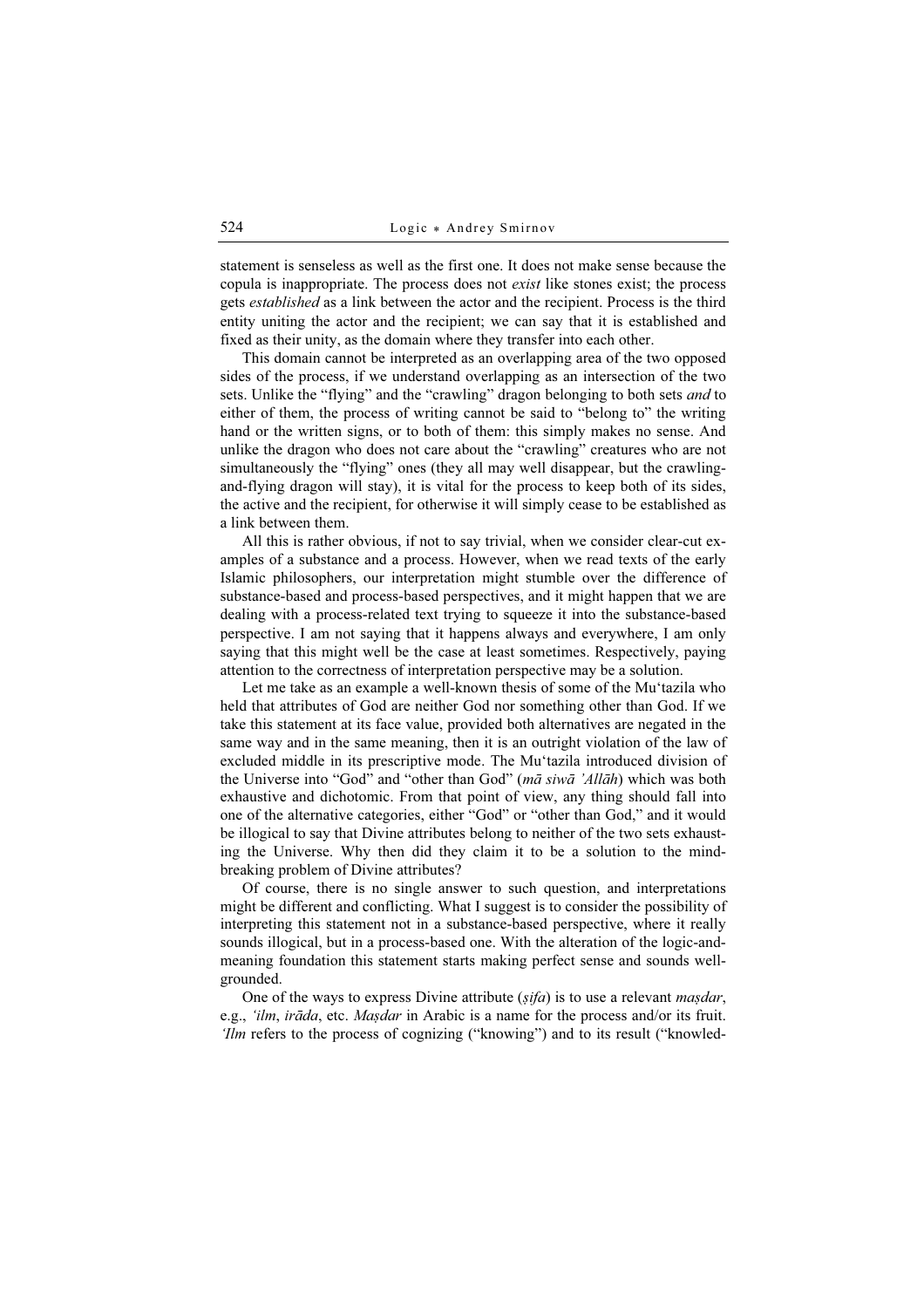ge"), *irāda* addresses us to the process of willing and to the will which exercises this process. Such being the case, Divine attribute 'ilm ("knowing") is neither God not something other than God (where "other than God" means the world), because it is a process linking them together: God is "knowing" the world, but this process of "knowing" is neither God nor the world, neither the active nor the passive side, but the link between the two. In this process-based perspective this statement is perfectly grounded, sounds trivial rather than paradoxical and breaks no law of logic.

In the like manner, let us try to interpret another thesis put forward by early Islamic thinkers:

A thing cannot move or be at rest in the state of its emergence (*hudūth*) [Ash'ari 1980, p. 326].

This was one of the answers to the question whether a body moves or rests at the moment  $(h\bar{a}l)$  when it comes into existence. Some advocated the view that it is at rest, some others said that it moves, while others held that it neither rests nor moves. Was this difference of opinions justified by diversity of premises and ways of argumentation, or it resulted out of difference of logic-and-meaning perspectives as well?

I argue that the latter is at least possible. Let us consider the statement "A body moves" (or, which is logically the same, "A body rests"). Interpreting it in a substance-related perspective, we will say that movement (or rest) is a predicate of the body considered as a substance, and as such it follows the law of excluded middle not only in its prohibiting, but in its prescriptive reading as well: the body is either at rest or moving at any given moment. Diverse opinions arguing for rest or movement of the body in the moment it comes into existence fit into this substance-based perspective.

The other way to interpret the same statement ("A body moves") is to put it into a process-related perspective. In that case, we are dealing not with the substance ("body") and its predicate ("moving"), but with the process of "movement" *per se*, which requires the two opposite sides: the actor and the recipient. To find those two in the case of movement is more difficult than in the case of writing: here actor ("moving" body) and recipient ("moved" body) appear to be one and the same body. This really being the case, they are separated, though, in time: the moving, i.e., the active side of the movement process, is located in the initial instant of time (atomic moment *waqt*), while the passive side of it, i.e., the body moved, is located in the next instant of time (occupying, of course, a different space). If movement is interpreted this way, then two moments of time are absolutely necessary for the process of movement to be established as a link between them.

Moreover, rest *(sukūn)* needs to be interpreted in the same way; I want to say that this meaning is produced through the same mode of the sense-generating procedure. Rest is not a dichotomic partner of movement, in which case a body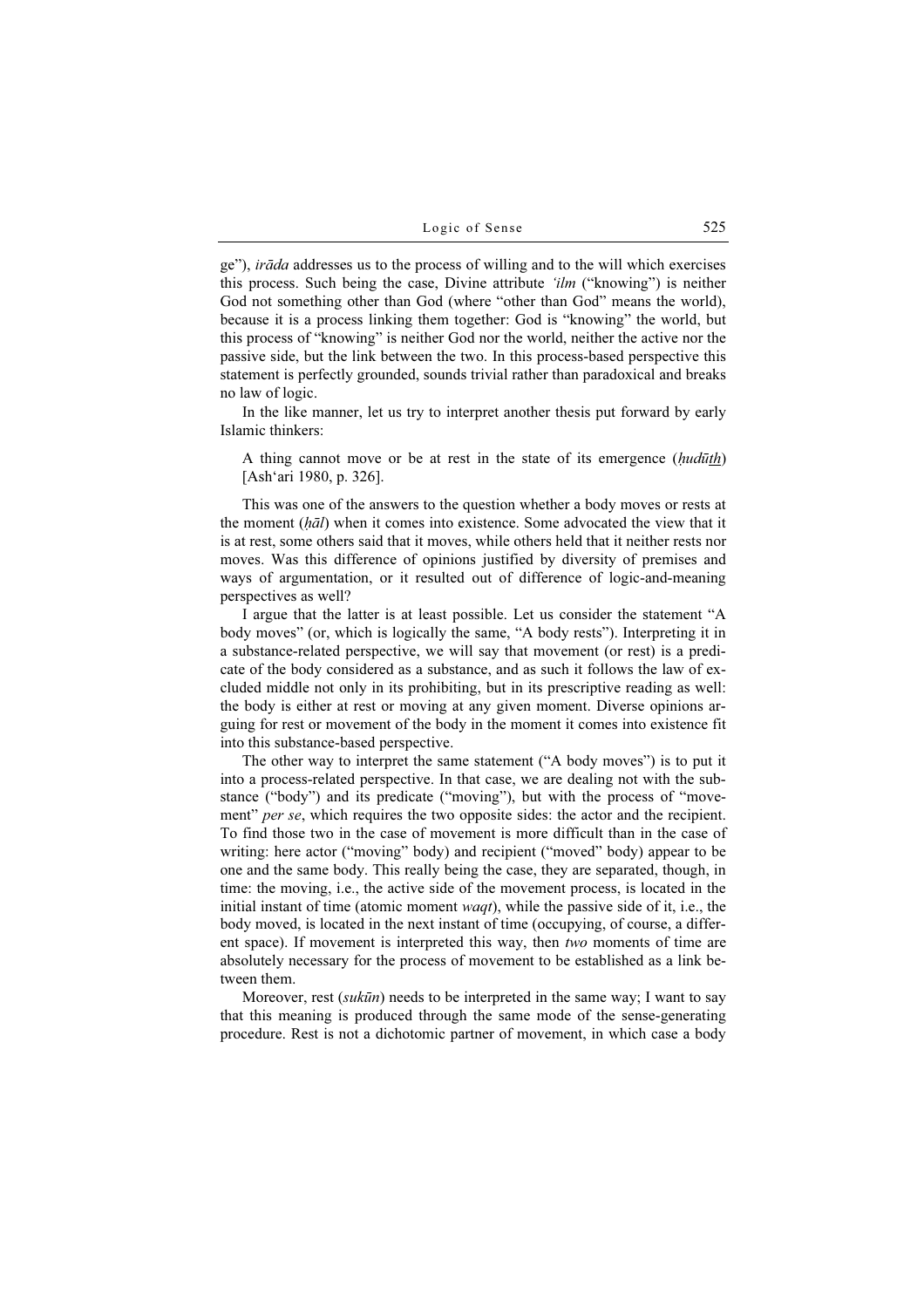would be at rest just by virtue of lacking the predicate of movement. Rest, like movement, is a process linking the two subsequent moments of time with the body's location being the same for both of them.

So, movement and rest are two processes requiring — for the process-based mode of sense-generating procedure to take place — necessarily two subsequent moments of time, and not one. In that case the statement we are dealing with (a body neither rests nor moves in the moment of its coming into existence) simply refers to this logical evidence and is explained by being made in a process-based perspective.

I argue that the cases when the law of excluded middle appears to be broken by this or that thesis of Islamic philosophers may be interpreted in the processoriented perspective where they regain their logical validity. At the same time, we find in al-Ash'arī's *Maqālāt* a very convincing example of a detailed treatment of the law of excluded middle and its implications. It fits into a substancerelated perspective, though, for it deals with body's ability to move and to be at rest simultaneously, with an indication of the possibility to ascribe to it both states at once (with different meanings) or one at a time (but in the same meaning). Analyzing the case of a moving man the skin of whose head moves relative to the surrounding air but rests relative to other parts of his head, al-Ash'arī writes:

It both moves relative to a certain thing ('an  $shay$ ) and rests on a certain other thing. This statement is not self-contradictory ( $l\bar{a}$  yatan $\bar{a}q$ ad) in the same way the statement that this layer is at once adjacent to one [layer] and separated from another is not self-contradictory either. Self-contradictory would be resting on a thing and moving relative to the very same thing at the same time, as self-contradictory would be adjoining a thing and being separate from the same thing at the same time [Ash'ari 1980, pp. 323–324].

## 1.1.5. Relations of sameness, opposition, unity and plurality as defined by logic-and-meaning configuration

Let us now consider the understanding of unity in its relation to plurality for the process-based mode of the logic-and-meaning configuration. The first-level sense expresses the unity of the opposed pair of second-level senses. The firstlevel sense is the domain where the two second-level senses become one, in the same way as a process expresses the unity of the actor and the recipient.

This unity places its plurality outside itself, rather than incorporating it within. In a manner of speaking, a first-level sense is, as such, "empty" within—or, to be exact, is unconditionally and perfectly simple: it is devoid of any inner plurality whatsoever. The explicated plurality of this unity resides *outside* it, being, as we said, *established*, or *fixed* by it. "To establish," or "to fix" (*thubūt*) means, among other things, to place the plurality beyond the confines of the unity, while this unity remains as such (as long as we do not consider the plurality it estab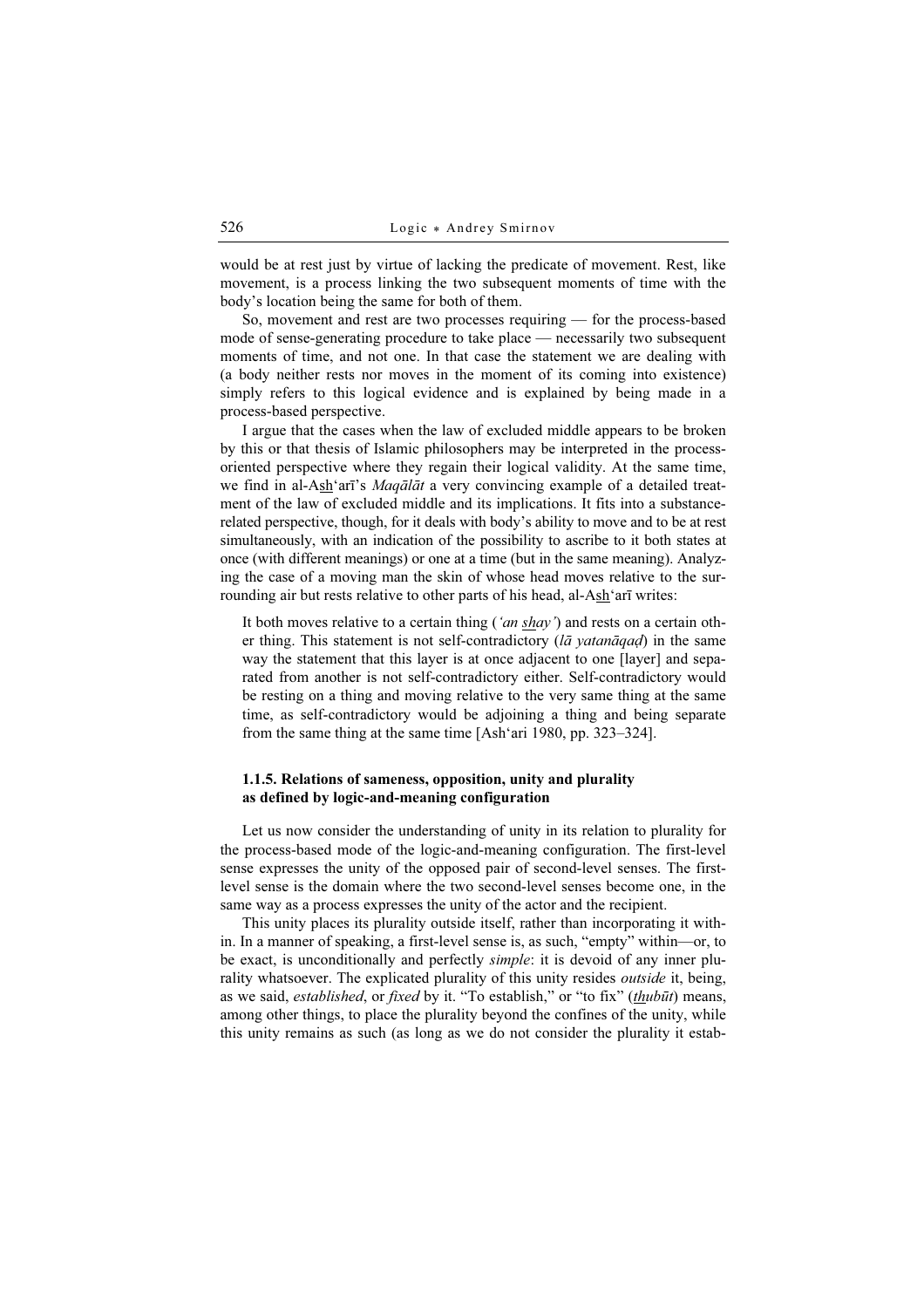lishes outside itself) perfectly simple: it cannot be developed or explicated "from within," by disclosing its inner latent complexity.

#### 1.1.6. Cognition and its verbal expression backed by logic of sense

While analyzing the process of verbalization and conceptualization of logicand-meaning configuration, I will restrict myself to the three above-mentioned components: copula (and, ergo, of the way of predication), opposition and unity in its relation to plurality. These three constituents are directly interrelated, so that any attempt to lay bare one of them entails discussing the remaining two.

On the other hand, the opposite is true as well: basic verbalization and conceptualization of a logic-and-meaning configuration boils down just to this. In other words, it is these categories that are both necessary and sufficient for describing a logic-and-meaning configuration; besides, such description exhausts the possibilities of sense generation it contains, thereby laying the basis for further sense formation.

This description is thus a step from logic-and-meaning configuration to our verbalized sense producing activity. It seems as if verbalized cogitation (worded thoughts) were but a development, a fuller unfolding of the possibilities already inherent in a logic-and-meaning configuration.<sup>11</sup> Verbalized thought is, in a very real sense, backed by logic of sense.

Another aspect is also worthy of note. I have specified the manner in which the understanding of opposition, of unity and plurality, and of the copula (which is related to the way of predication) is defined by a logic-and-meaning configuration. Proceeding from the intuition of the mode of sense configuration, we arrived at the understanding of all these categories. It seems to be the case that the basic intuition of the way in which senses get configured in a substance-based or process-based mode of the logic-and-meaning configuration also defines the understanding of these categories that are nothing but verbalization and conceptualization of such intuitions.

It means that the way we think is—at least partially—determined by the logic of sense we follow, i.e., by the logic-and-meaning perspective in which our sense-generating activity develops itself. We spoke of the two such perspectives, substance-based and process-based. Both are inherent to human consciousness, bet they are as such incompatible. We may see the universe as a collection of substances or as a collection of processes: both ways are possible, but they are basically different. There are perhaps other logic-and-meaning perspectives besides those two. I think that human universality amounts to all those perspectives being equally possible. Yet we cannot realize and implement all of them at once:

<sup>&</sup>lt;sup>11</sup> This work discusses a logic-and-meaning configuration as an individual entity. Our cogitation, naturally, does not boil down to this basic instance of sense generation; rather, it runs through complex logic-and-meaning constructions emerging as conjoinings of logic-and-meaning configurations. This matter should become the focus of future work.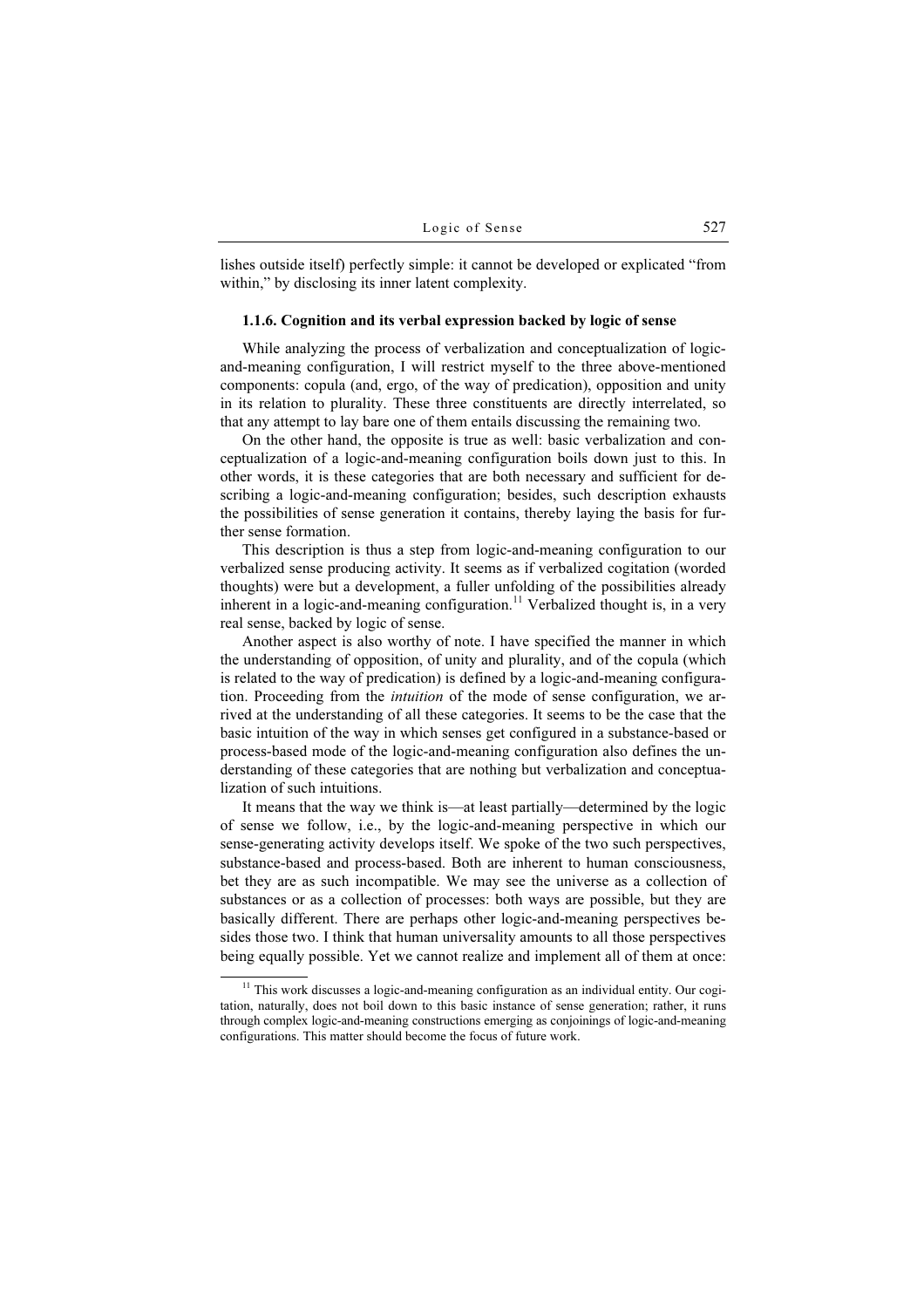we have to choose. Cultures differ in many ways, and one of them may be the logic-and-meaning perspective which becomes predominant in the sensegenerating activity.

## 1.2. The copula: a general inquiry

Let us get back to the thesis we started to analyze earlier. We have noted that, for the author quoted by al-Ash'arī, things are *fixed* as things, which means that things coincide with themselves thanks to their "fixedness" (thubūt). We said that the copula in this phrase is expressed via fixedness and that—in its capacity of the copula—fixedness differs from being.

Now, it would not be amiss to wonder if this idea is applicable to cases other than that of the above-discussed phrase. Does Arabic language really tend to link the subject to the predicate via "fixedness" rather than via "being"? And, if so, what could this possibly mean? To answer that question, we are about to launch a brief excursus into the domain of Arabic linguistics.

#### 1.2.1. The copula in Arabic grammar

Theoretical analysis of Arabic started with the famous Book (Kitāb) of Sībawayhi (d.c. 796) and developed through the chain of original works and commentaries which left ample room for elaborating, emending or disputing predecessors' views. However, despite the debate between its individual representatives and even entire schools, the domain of this science remained a single whole in that it preserved the foundations laid by its originators: the edifice reared above was being modified and elaborated, but the basis itself remained essentially intact.

Let me address Ibn Hisham's (1310-1360) reasoning in order to highlight the approach of Arabic grammarians to the copula issue. In his *Mughnī al-labīb 'an* kutub al-a'ārīb, Ibn Hishām addresses ideas expounded in the al-Mufașșal by al-Zamakhsharī (1075–1144). I will first set forth Ibn Hishām's views in my own words, supplying afterwards the corresponding quotation from his text in its entirety, so as to enable the reader to judge the validity of my interpretation.

Ibn Hishām considers the copula in the context of his analysis of the typology of a sentence (jumla). This typology, as developed by Arabic grammarians, is also of interest, and I am going to address it somewhat later. For the time being, let us focus on the issue of the copula as such.

Ibn Hishām analyzes the sentence (في اللدار زيد *fī al-dār Zayd*: "Zayd in the house") adduced by al-Zamakhsharī as an example. As we can see, the copula is not expressed in this phrase explicitly, and the Arabic grammatical theory makes the same observation. The question is, what this fact entails.

From our standpoint, it would look quite natural that the omitted copula is to be restored via the verb "to be." This would be done by the transformation: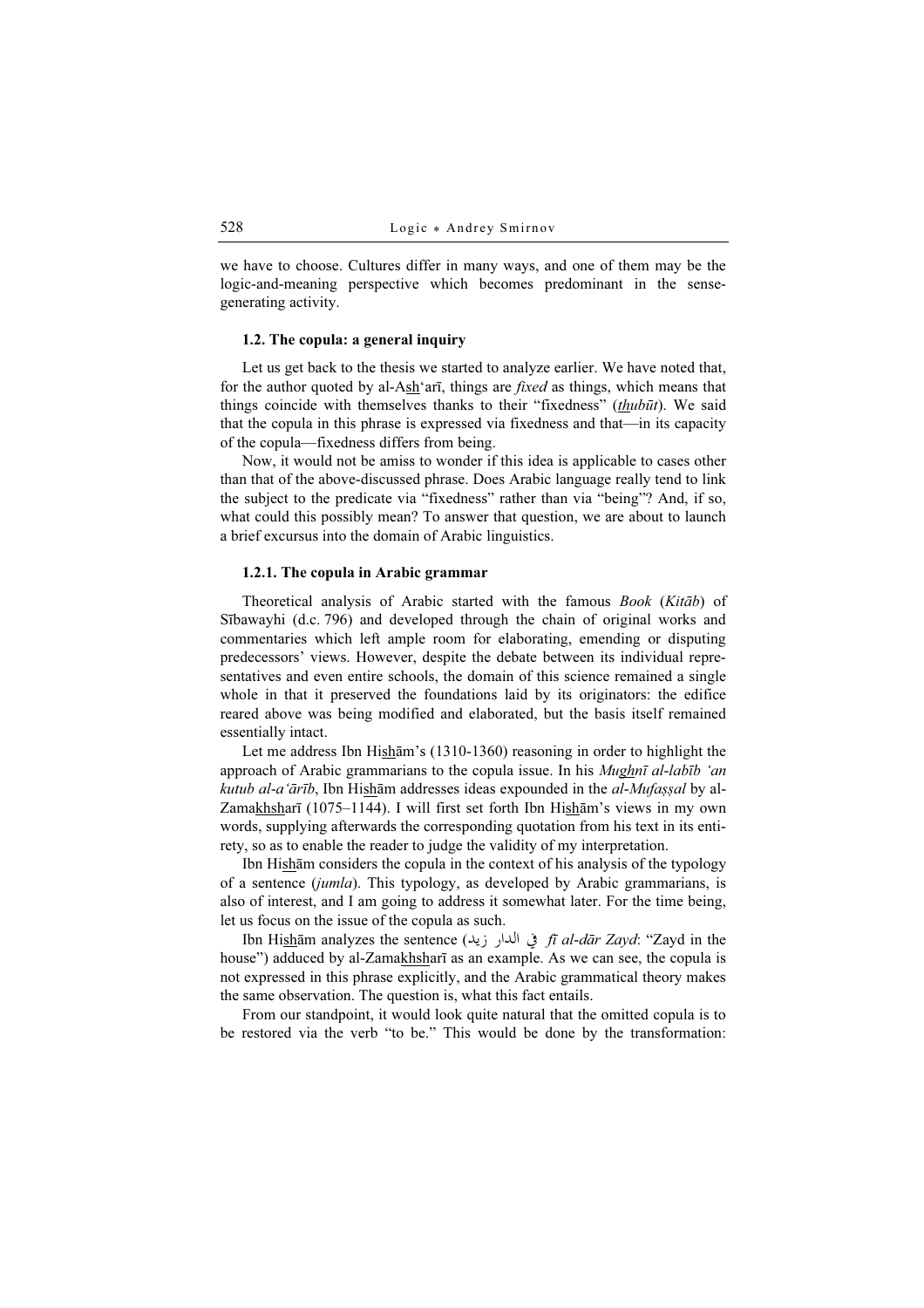"Zayd in the house"  $\Rightarrow$  "Zayd is in the house." According to this view, it is the verb "to be" that functions as a universal expression of the copula, regardless of whether the grammar of any concrete language requires to show it explicitly or allows to omit it.

To proceed, we normally assume that ascribing a being to anything whatever is the first thing necessary to make it enter the field of our vision and become the matter of our discussion. How to handle this being, what is the correlation between being and existence, being and non-being, and other metaphysical questions could be addressed only after we acknowledge this fundamental role of "to be."

Let us compare these seemingly trite statements with what Arabic grammarians, in the person of the above-mentioned authors, impart to us.

Al-Zamakhsharī, and Ibn Hishām who comments on his views, find what they describe as the "omitted stability" *(istiqrār maḥdhūf)* in the analyzed sentence ("Zayd in the house"). Despite being omitted, this "stability" is still an indispensable part of the phrase and can therefore be restored. In this capacity i.e., as an essential part with an implied possibility of reinstatement—it is called the "implied stability" *(istiqrār muqaddar)*. I translate the term *istiqrār* as "stability" to distinguish it nominally from "fixedness" which I used to translate the term thubūt. On the other hand, it is hard to refrain from at least assuming that "fixedness" and "stability" belong to the same string of ideas.

Irrespective of how matters stand with equating *istiqrār* with *thubūt* ("stability" with "fixedness"), there is a fact that cannot escape one's notice: viz., that it is not "being" that is considered as implied and restored in this case. It is something else. In view of the crucial nature of this statement, we of course need an extra proof, other than the verbal one (the linguistic closeness of the terms "fixedness" and "stability")—a proof that would corroborate the above hypothesis in a most decided manner.

Such a proof lies, in my opinion, in the following. The "omitted stability," as our authors write, is capable of being restored as both a verb and a noun; either has the same root as the term "stability" (*istiqrār*) itself. In the former instance, we get *istaqarra* "he obtained stability"; in the latter, *mustaqirr* "stable, immovable" [Ibn Hishām, pp. 492, 498].

To be on the safe side, let us not precipitate into equating the restoration of "stability" with that of the copula: the question of whether it is indeed the copula that gets restored in that way remains so far open. Still, what was stated above clearly attests to the following. The very manner of restoring "stability" is such as to *preclude* a possibility of interpreting it as an indication to the copula derived from "to be." This is easily provable by *argumentum ex contrario*.

Let us attempt to construe the phrase in question as though our authors really implied, perhaps not explicitly, the copula "to be." After considering the original sentence, "Zayd in the house," with the "restored stability" in its two versions,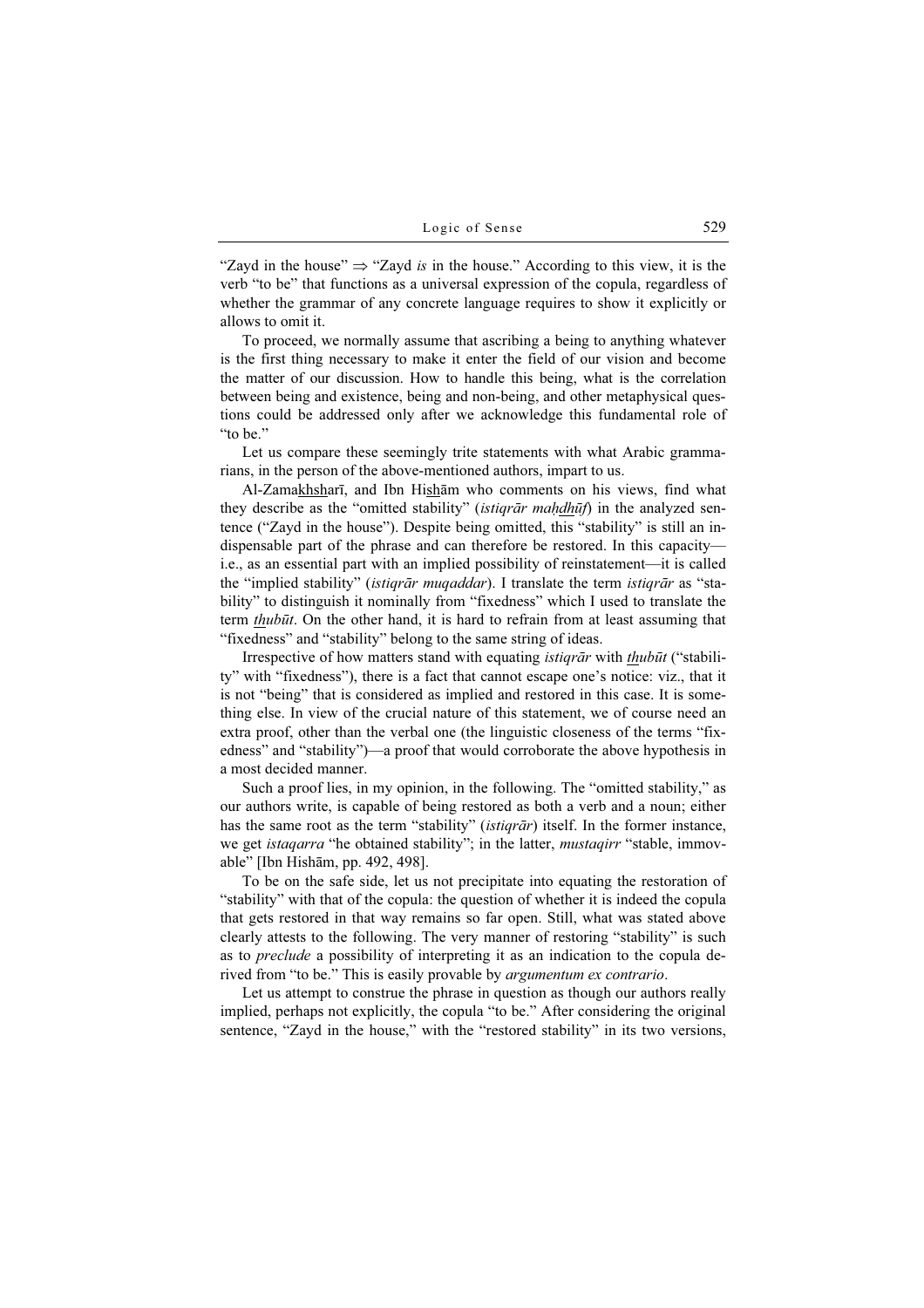we will observe that the copula is not restored in either of them—that is, if we expected its reinstatement in the form of "being."

Indeed, the sentence Zayd mustaqirr fī al-dār "Zayd stable in the house" still lacks the copula "to be." From this standpoint, there is no difference whatever between "Zayd in the house" and "Zayd stable in the house": if we restore the copula "to be" in the former sentence, we are going to restore it, in exactly the same way, in the latter, which will result, respectively, in "Zayd is in the house" and "Zayd is stable in the house." The latter phrase will differ from the former only in the addition of another accidental attribute (the quality "stable") to the attribute already mentioned in it (the location "in the house").

From the perspective in which "being" appears as a universal and basic (which are merely two ways of expressing the same thing) form of connecting senses, the quality *mustaqirr* ("stable") cannot lay claim to the copula's role because, in addition to other limitations, it is numbered among the ten Aristotelian categories instead of standing in equal relation to all of them. The same applies to the restoration of the copula through the verb "to obtain stability": *istagarra fi* al-dār Zayd "Zayd obtained stability in the house" does not, in fact, reinstate the copula "to be," since it suggests a possibility of translation into the copularestoring "Zayd is [the one who] obtained stability in the house."

We can securely postulate the following. That which is omitted and restored, rendering the sentence's structure incomplete or reinstating its completeness, is regarded by our authors as "stability" *(istiqrar)*, not as one of the possible variants of the verbs "to be" (yakūn, yūjad) or derivatives thereof. This conclusion perfectly agrees with the observation that was made during our analysis of al-Khayyāṭ's thesis regarding the "fixedness of things as things prior to their existence": "fixedness"—as the expression of a thing's identity with itself (i.e., as the purest and most fundamental function of copula)—is not "being." We can assume that the "stability" which al-Zamakhsharī and Ibn Hisham discuss has something to do with that correlation between senses which is expressed as "fixedness" in the above-analyzed statement of al-Khayyāṭ.

However, the question remains: does this "stability" *equal* the copula, does it really express the copula?

In the above instance, "stability" is restored in both nominal and verbal form. This is no accident: such, according to Arabic grammar, are the two types of sentences irreducible to each other. (Although certain authors tended to enlarge the list of such sentence types, our pair represents its basic minimum.) "Zayd in the house" is, from the standpoint of Arabic grammar, an incomplete sentence. This means that it does not constitute a *single* sentence. "Zayd in the house" are two sentences<sup>12</sup>

 $12$  Fī al-dār Zayd: "Zayd in the house" is an ellipse which corresponds, firstly, to nominal sentence Zayd mustaqirr fī al-dār "Zayd [is] stable in the house" (there is no [is] copula an Arabic sentence, as we remember), and, secondly, to verbal sentence istaqarra fī al-dār Zayd "Zayd obtained stability in the house."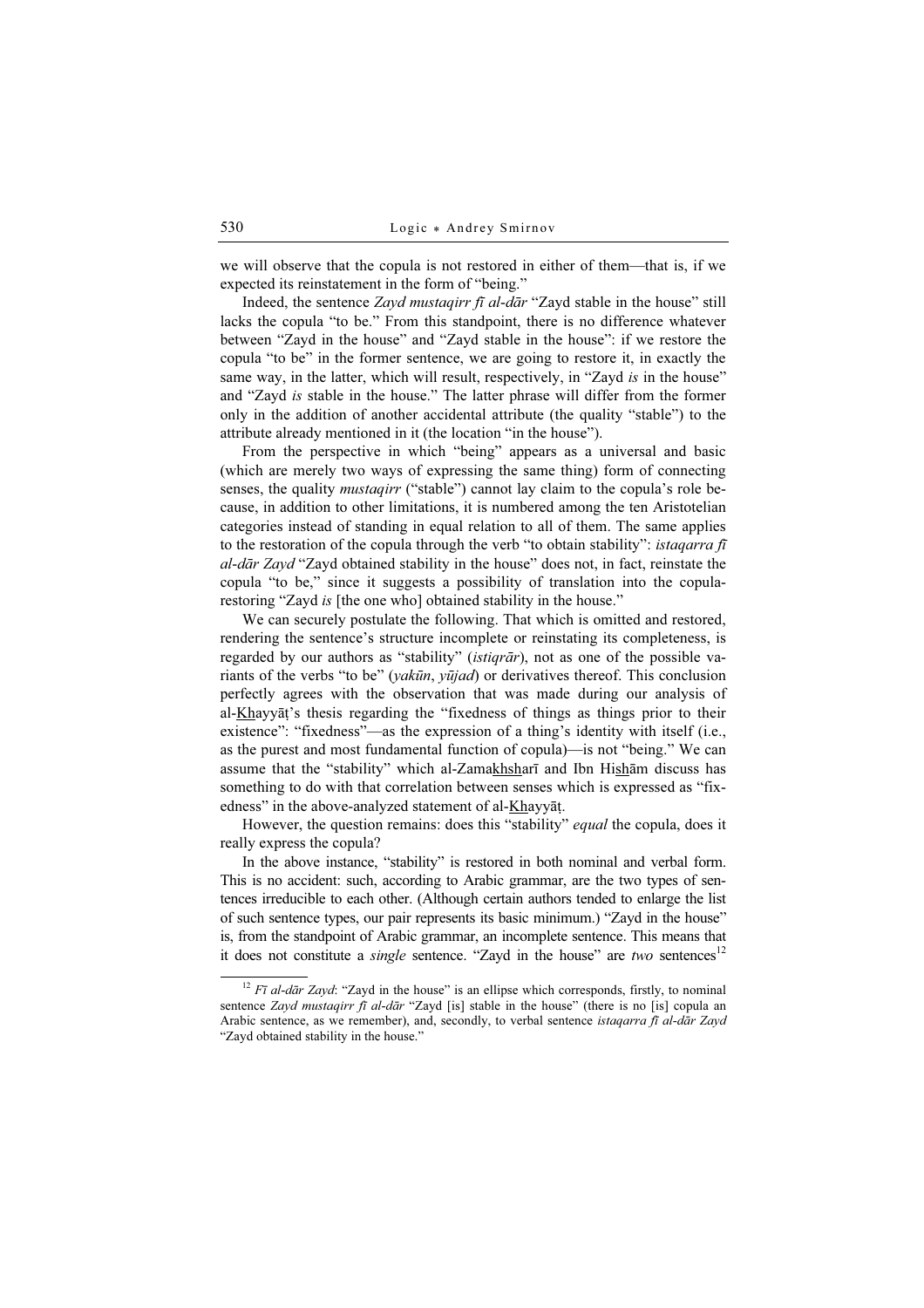irreducible to one another—they accidentally dovetail in their truncated form, but diverge in their complete (*muqaddar* "restored") one.

Consequently, the "stability," which our authors speak of as omitted in the sentence "Zayd in the house" and as restored in two forms (nominal and verbal), is not the copula as such; it is the necessary structural element of the sentence that transforms it into one of the two possible, and mutually irreducible, sentence types.

The fact that our authors select "stability"—rather than a form of another noun/verb conveying the meaning of "being"—as the omitted/restored element of the phrase is just another, by no means decisive, argument in favor of contrasting the grounds of this reasoning with the notion of the copula as "to be." The omitted/restored copula should not express anything really unexpected, anything that cannot be omitted without impacting the general meaning of a sentence. If I am right, then—from the outlook of the mode of sense-generating activity we are discussing—"stability," which is so close to "fixedness," fills the requirements of a minimum content (and, vice versa, of a maximum abstractness, remoteness from any concrete content) far better than a noun or a verb expressing the idea of being (e.g., "existent" or "exists"). This completely agrees with the observation that "fixedness" expresses, in classical Arabic discourse, such a way of presenting a thing which is maximally devoid of any concrete content whatsoever.

We may now formalize the contrast between the views expounded above and those that proceed from the understanding of the copula as "to be." In the latter perspective "Zayd in the house" is regarded as a basically single sentence; and no matter how the rest of its supposedly omitted elements are restored—all restored versions would inevitably be reduced to a common denominator: "Zayd is in the house" (or: "*There is* Zayd in the house," etc.).

However, according to Arabic grammar, "Zayd in the house" represents two mutually irreducible phrase types. This conclusion is insupportable if the copula is conceived of as "to be." The crux of the matter does not lie in the nominal distinctions between "to be" and its possible Arabic translations, on the one hand, and "fixedness," on the other. It inheres in the logic of reasoning itself: the two sentence types cannot be understood as mutually irreducible if the copula is interpreted as "to be."

Nevertheless, such irreducibility persistently recurs in Arabic grammatical theories. In anticipation of what lies ahead, I would like to point out that the thesis about the independence of the two sentence types is ingrained in Arabic grammatical theory on account of its expressing the two types of sense generation through *isnād* ("supporting")—a procedure that will be analyzed in detail below.<sup>13</sup>

<sup>&</sup>lt;sup>13</sup> See Chapter II, § 1.3.1. Is the nominal form of the copula accidental in Arabic?, in particular, § 1.3.1.1. An interpretation of the copula huwa "he," and laysa [huwa] "not-he," as expressing the idea of "being," and further; for the ontological implications of these issues, see p. 274 (those sections remain yet unpublished in English, reference is to the Russian edition).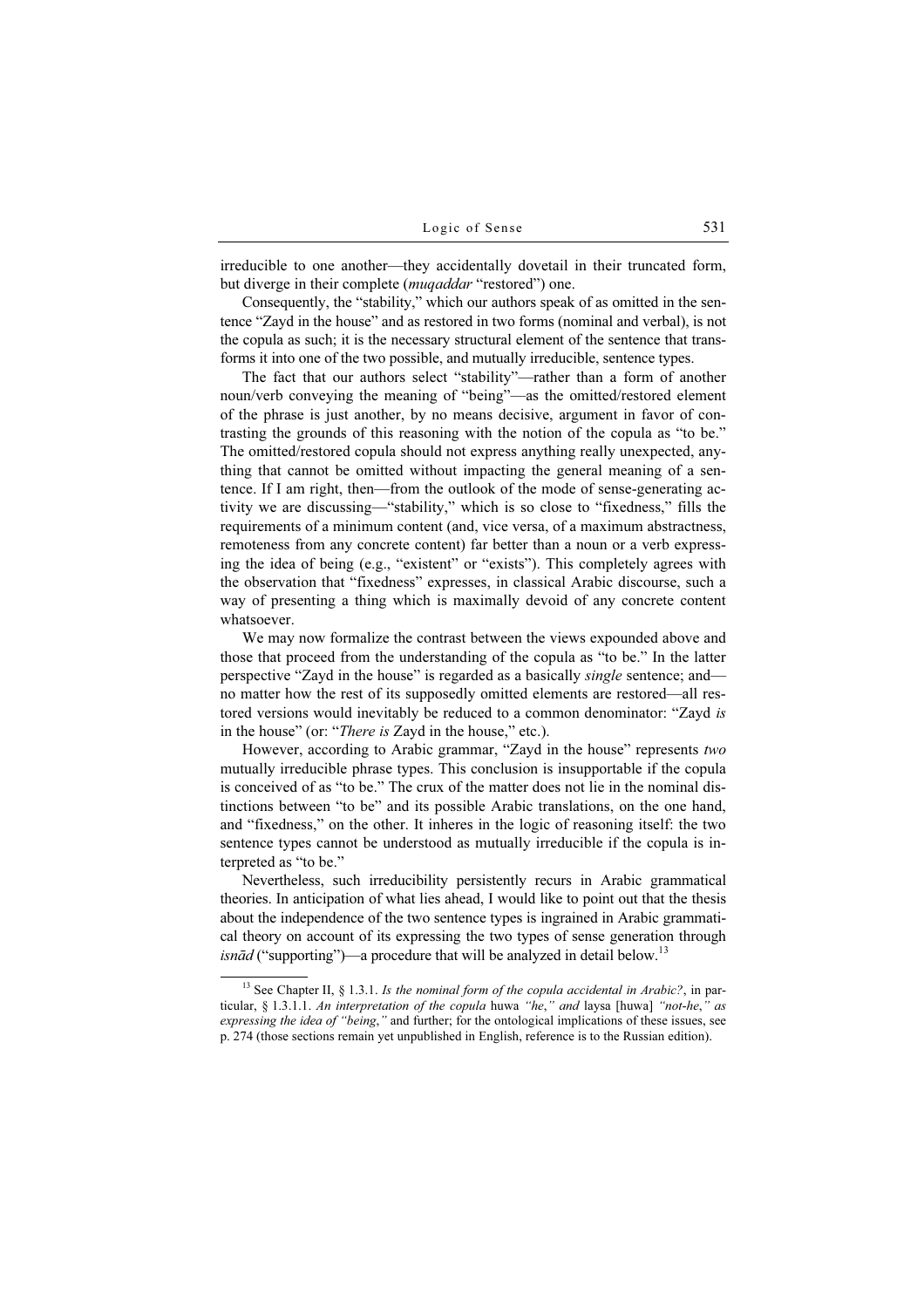I now adduce the promised quotation from Ibn Hishām's text on sentence types in its entirety, so that the reader is able to gauge in a more complete context the validity of the interpretation offered here.

## Division of sentences into nominal, verbal and circumstantial

The nominal *(ismiyya)* [sentence] is one that opens with a noun, e.g., ديد قائم hayhāt al-'aqīq," هيهات العقيق ",Zayd qā'im "Zayd [is] standing<br>سيد 17 - 17 كل سيد 17 مليون من التاريخ العالمية العالمية التاريخ التاريخ التاريخ التاريخ التاريخ التاريخ التار  $\frac{d}{dt}$ "That-one<sup>15</sup> [is] chalcedony," قائم الزيدان  $q\bar{a}'$ im al-Zaydān "The two Zayds" [are] standing" for those who think such [a sentence] acceptable—and those are al-'Akhfash and the Kufians.

The verbal (fi'liyya) [sentence] is one that opens with a verb, e.g., قام زيد qāma Zayd "Zayd stood up," ضرب اللص "duriba al-liṣṣ "The robber was beaten," خلننته قائما  $k\bar{a}$ na Zayd qā'iman "Zayd was standing," خلننة قائما ẓanantu-hu qā'iman "I supposed him standing," ! yaqūm Zayd "Zayd stands," قم *qum* "Stand up!" [Ibn Hisham 1979, p. 492].

Let me interrupt the quotation here to make an observation regarding one of the sentences used by Ibn Hisham: كان زيد قائماZayd qā'iman "Zayd was standing." The sentence employs the verb  $k\bar{a}na$ —"to be" in the past tense. Using it in the present tense— يكون زيد قائما يكاف vakūn Zayd qā'iman "Zayd is standing" makes no difference whatever (strictly speaking, a *really* literal translation requires placing "was" or "is" before "Zayd," but that would be a highly nonstandard usage of English). In that case, the latter sentence would have been directly comparable with the above-mentioned one, in the "nominal sentences" section, viz. ديد قائع Zayd qā'im "Zayd [is]<sup>16</sup> standing," differing from it only in containing  $\log v$  *yakūn* "is." If the "is" in question were a mere omitted/restored copula, then the sentence where it was omitted and the sentence where it was restored would be doubtless assigned by Arabic grammatical theory to the same class of sentences. Moreover, they would be treated as *one and the same* sentence, as follows from the numerous instances of the use of the *taqdīr* ("restoration of the omitted") device in Arabic linguistics, whereas the very fact of this omitting/restoring (i.e., *taqdīr*) would be unfailingly pointed out by the theory. The absence of any such indication demonstrates that the two sentences under discussion were by no means construed as having an omitted/restored copula, which serves as another proof of my thesis: the verb "to be" was not seen by Arabic grammar as an expression of the copula.

We may now proceed with our quotation.

<sup>&</sup>lt;sup>14</sup> Once again, as in note 4 above, I ask the reader to imagine that there is no copula [is] in this and next English sentences: this exactly is the case with Arabic expressions. <sup>15</sup> Hayhāt "that-one" is a noun, according to Arabic grammar. <sup>16</sup> No copula [is] in this and next English sentences again.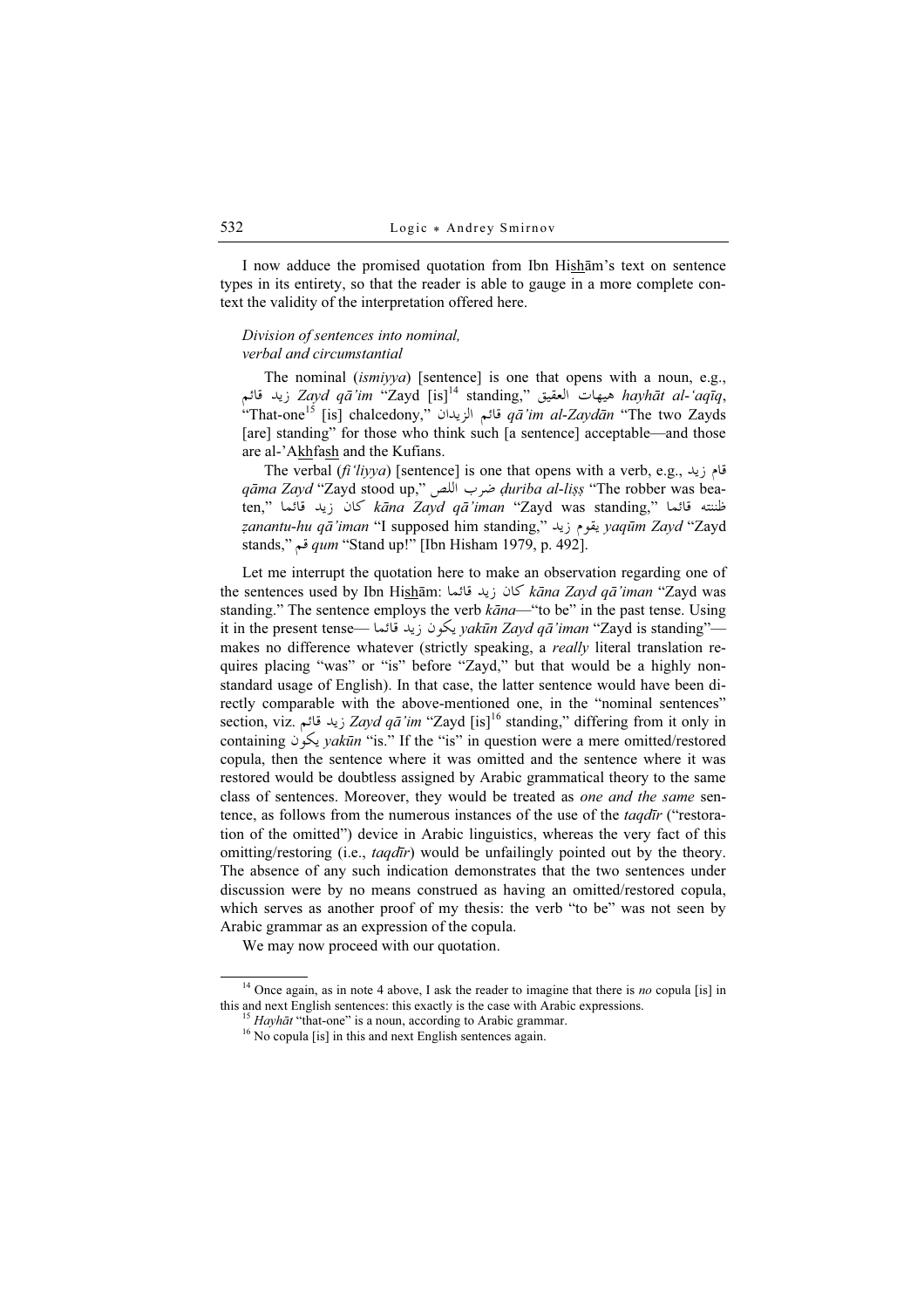The circumstantial  $(zarfi yya)$  [sentence] is one that opens with a circumstantial qualifier (zarf) or with a drawn [noun] (majrūr),<sup>17</sup> e.g., أعندك زيد 'a-'inda-ka Zayd, "With you Zayd?" and أَفِي الْدارِ زِيْد a-fī al-dār Zayd "In the house Zayd?", if we assume that زيد Zayd "Zayd" governs the circumstantial qualifier, the drawer  $(i\bar{a}rr)$  and the drawn, but not the omitted stability (istiqrār maḥ $dh\bar{u}f$ ) and is not the beginning [of the sentence] (mubtada') whose predicate [is formed by] those two (i.e., the circumstantial qualifier and the  $j\bar{a}rr$ -majrūr pair.—A. S.). As an instance of this, al-Zamakhsharī cited في الدار (بيد fi al-dār "in the house" from في الدار fi al-dār "in the house" from the house," on the basis that the restored stability *(istiqrār muqaddar)* is a verb, not a noun, and that it alone was omitted, while the pronoun transferred into the circumstantial qualifier, governing it.

Al-Zamakhsharī and others added to this the conditional clause (jumla  $sharityya$ ). It would be correct, though, to assign it to the verbal sentences, as it will be demonstrated.

**Reminder** (tanbīh): By the "opening of a sentence" (sadr al-jumla) we mean that which is supported (*musnad*) or that which supports (*musnad ilay*hi),<sup>18</sup> so that nothing will change should any particles  $(harf)^{19}$  precede them. Therefore sentences like أقائم الزيدان 'a-qā'im al-Zaydān "[Are] the two Zayds<br>- يولي المسابق المسابق العالمين المستقل العالمين المستقل العالمين المستقل العالمين المستقل العالمين المستقل ال standing?", أزيد اخوك 'a-Zayd 'akhū-ka, "[Is] Zayd your brother?", أباك ما زيد قائما ''، la'alla 'abā-ka munṭaliq ''Your father must have departed,  $m\bar{a}$  Zayd q $\bar{a}'$ iman "Zayd [is] not standing" are nominal, while sentences like

<sup>&</sup>lt;sup>17</sup> I.e., a genitival noun. In this translation, I purposely preserve the Arabic terminology literatim as much as possible. I do so partly because the terms' etymology—which could be properly rendered only in such literal translation—was never entirely ousted and became part and parcel of their meaning; and, quite often, the reasoning of Arab philologers appears somewhat vague without taking into account this immediate, sense-fraught literal heritage.<br><sup>18</sup> I.e., a noun or a verb in the former case (*musnad*) and a noun in the latter (*musnad ilay*-

 $hi$ ). Here, as above, I intentionally stick to translating the terms literally to highlight the meaning which Arabic grammar imbued them with. The "sense" of a sentence  $(f\bar{a}'ida)$  forms only if its message ("that which is supported": a verb or a noun unknown to the listener) is "supported" by a noun which the listener knows and which, by virtue of being known, serves as a "support."

Harf is one of the basic concepts of Arabic grammar. The assumption that the term is related to the Greek word horos, which occurs in Aristotelian logic and means "border," might explain the term's etymology (Arabic grammars associate harf with hadd, "border"), but it can be poorly correlated with the meaning it acquired in Arabic grammar. On the one hand, *harf* refers to a consonant, though treated jointly with the vowel that accompanies it (*haraka*, lit. "movement": due to being vocalized, one *harf* moves in the direction of another that is next to it), or, when the vowel is absent, jointly with the "null" found in its stead (sukūn, lit. "peace, quiet"). Another meaning of the term is close to the notion of particle. The division of all words into nouns, verbs, and  $huri f(p)$ . of  $harf$ ) was established already in Sībawayhi's work: nouns point to meaning within themselves; verbs, in addition, point to time; *harfs* point to meanings outside themselves. As they do not point to any meaning independently, particles do not count when it comes to classifying sentences.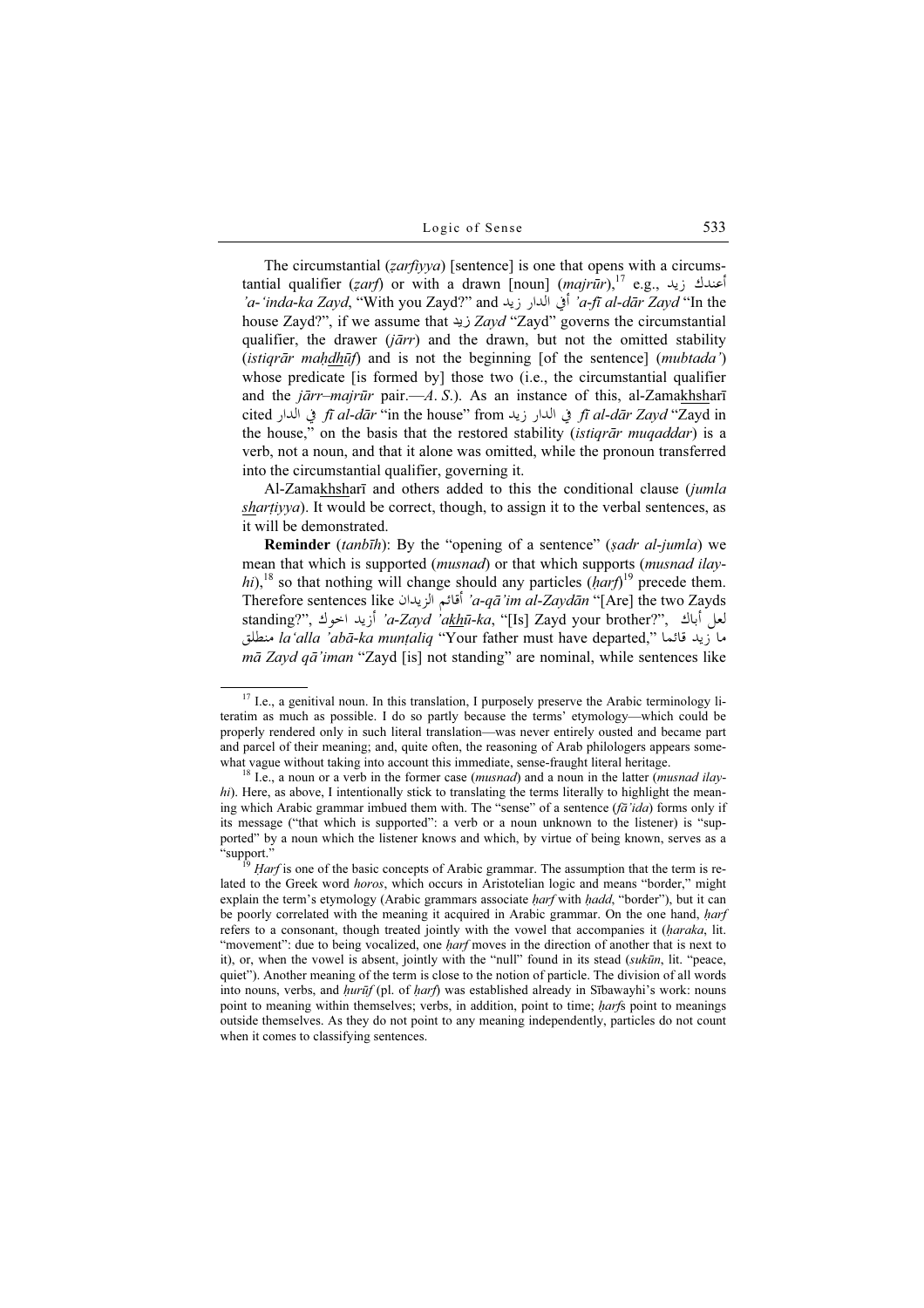in qāma Zayd "Should" إن قام زيد ,'''a-qāma Zayd "Did Zayd stand up?'', أقام زيد Zayd stand up," هالا قمت " gad qāma Zayd "Zayd has already risen, hallā qumta "Have you not risen?" are verbal.

To proceed, we consider that with which [a sentence] opens basically  $(f\bar{t}al-\alpha s\bar{l})$ ,<sup>20</sup> so that sentences like  $\frac{1}{2}$   $\frac{1}{2}$   $\frac{1}{2}$   $\frac{1}{2}$   $\frac{1}{2}$   $\frac{1}{2}$   $\frac{1}{2}$   $\frac{1}{2}$   $\frac{1}{2}$   $\frac{1}{2}$   $\frac{1}{2}$   $\frac{1}{2}$   $\frac{1}{2}$   $\frac{1}{2}$   $\frac{1}{2}$   $\frac{1}{2}$   $\frac{1}{2}$   $\frac{1}{$  $Z$ ayd come?", as well as فأى آيات الله تنكرون fa-'ayy 'āyāt 'Allāh tunkirūn,  $\cdot$ "[Then] which of the signs of Allah will ye deny?",<sup>21</sup> نفريقا كذبتم وفريقا تقتلون<br>( مقدم العالم العالم العالم العالم العالم العالم العالم العالم العالم العالم العالم العالم العالم العالم العالم fa-farīqan kadhdhabtum wa farīqan taqtulūn, "Some ye called impostors, and others ye slay!"<sup>22</sup> لتحشعا ابصارهم يخرجون <sup>22</sup>'!thu<u>shsh</u>a'an *'abṣāru-hum ya<u>kh</u>rujūn*<br>(Khu ahaan<sup>233</sup> "They will come forth, — their eyes humbled,"<sup>23</sup> are verbal, because there was an intention<sup>24</sup> to place these nouns after [the verbs]. In exactly the same way, [verbal] are sentences like يا عبد الله vā 'Abd 'Allāh "O Abdallah!", *wa-'in 'aḥad min al-mu<u>sh</u>rikīn istajāra-ka* "If one وإن احد من المشركين استجارك among the Pagans ask thee for asylum,"<sup>25</sup> ( Wii wa al-an'ām khalaqahā "And cattle He has created,"<sup>26</sup> والليل اذا يغشى <sup>366</sup> wa al-layl 'i<u>dh</u>ā yag<u>hsh</u>ā, "By the Night as it conceals (the light),"<sup>27</sup> since basically ('asl) they open with verbs, and [that basis] is restored (taqdīr) as follows: ادعوا زيدا  $ad'\bar{u}$  $Zaydan$  "I summon up  $Zayd$ ,"28 احد  $Zayd^2$  'in istajāra-ka 'ahad, "If ask thee for asylum one," خلق الانعام *khalaqa al-an'ām*, "He has created cattle," أقسم والليل 'uqsim wa al-layl, "I swear by the Night" [Ibn Hisham 1979,<br>د 1901 - 1903 اقعاد السمع pp.  $492 - 4931^{29}$ 

<sup>27</sup> Qur'ān 92:1 (transl. Abdalla Yousuf Ali).

<sup>28</sup> The restored basic form ('aşl) of this sentence should perhaps sound "I summon up Ab-<br>dallah" to correspond to the initial one  $y\bar{a}$  'Abd 'Allah "O Abdallah!".

 $29$  Why such a lengthy quotation? The basic purpose is to show in what detail the celebrated Ibn Hishām discusses grammatical issues, what subtleties he brings to light, so that it is absolutely unlikely that, given such an intense attention to details, that this renowned systematizer of syntax overlooked the basic possibility of restoring the copula with the help of the verb "to be."

<sup>&</sup>lt;sup>20</sup> The terms "basis," "basic" ('aṣl, 'aṣlī) in Arabic grammar refer to primal, original or immutable, rather than to prevailing or general theses. Below, there follow sentences derived, via acceptable transformations, from such a basic, original state. <sup>21</sup> Qur'ān 40:81 (transl. Abdalla Yousuf Ali).

<sup>22</sup> Qur'ān 2:87 (transl. Abdalla Yousuf Ali).

<sup>23</sup> Qur'ān 54:7 (transl. Abdalla Yousuf Ali).

<sup>&</sup>lt;sup>24</sup> The idea of the importance of "intention" (*niyya*) was also typical of the *fiqh* where, by virtue of the indissoluble conjunction between intention and action, a deed that remained undone owing to some insuperable obstacles could still be deemed performed if there had been an actual intention to commit it. Here we are dealing with a manifestation of the same tendency: the actual import of a sentence is not the one displayed in its actual grammatical structure, but the one determined by the intent of the speaker or writer. <sup>25</sup> Qur'ān 9:6 (transl. Abdalla Yousuf Ali).

<sup>26</sup> Qur'ān 16:5 (transl. Abdalla Yousuf Ali).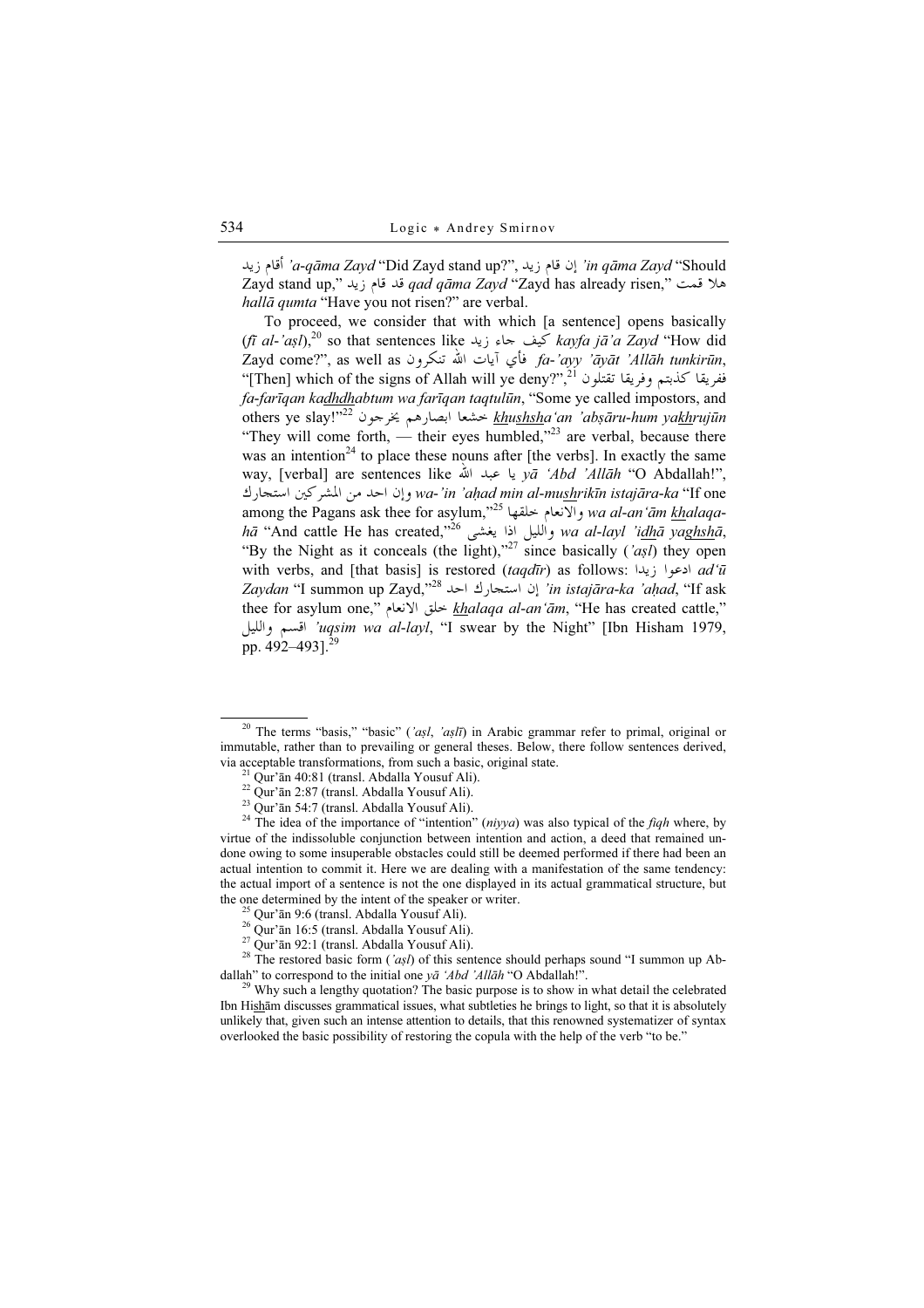#### 1.2.2. The copula in Falsafa and Ishrāqī philosophy

Grammarians, whose views we discussed above, do not use the term "copula" (rābita) as such. Other Arabic grammarians use rābita and (more often) rābit to denote any syntactic "connection," including that between *mubtada'* (nominal subject) and its *khabar* (its nominal predicate); they state, as a rule, that no "connection" is needed in that case, meaning a verbally explicit kind of "connection," i.e.,  $lafz$  "expression."<sup>30</sup>

Let us now have a look at the texts of Falāsifa who expounded Aristotle's logic. Their views are much closer to those of Arabic grammarians than it is usually admitted by researchers. That is what Ibn Sīnā writes:

You should know that each categorical proposition (*qadiyya ḥamliyya*) is expected (haqqu-hu) to have, in addition to the meanings of the predicate (*mahmūl*) and the subject (*mawdū*), a meaning of the combination of them, which is the third after those two. If we wish all meanings to have a corresponding number of expressions, then this third [meaning] has to have an expression that would demonstrate it. In certain languages, it is omitted—like it is, basically ('aşlan), in Arabic. Thus, we say, زيد كاتب ; Zayd kātib "Zayd a scribe,"<sup>31</sup> whereas it would be proper (haqqu-hu) to say, زید هو کاتب  $Zavd$ huwa kātib "Zayd he a scribe." And in some languages, it cannot be omitted, as is the case in Persian with *ast* in the expression *i* يد دبير است *Zayd dabīr ast*, "Zayd is a scribe." This expression  $(lafza)$  is called the "copula" (rābita) [Ibn Sina 1960, pp. 285–286].

Before getting down to the quotation, let me observe that Ibn Sīnā employs here the concepts of the *dalāla 'alā al-ma'nā* "demonstration of the meaning" theory widely adopted by Arabic grammarians and philosophers. According to that theory, a "word" (kalima) is a unity of "expression" ( $lafz$ ) and "meaning"  $(ma'n\bar{a})$ , by virtue of which the former "demonstrates" (dalāla) the latter. Lafz and ma'nā, expression and meaning, are conceived as a zāhir-bāṭin-pair, while dalāla is a process of "demonstration" of the latter by the former. The "word"  $(kalima)$  amounts to this process-established link between its two sides,  $la\tau$ 

 $31$  In this English sentence, the copula is missing and, therefore, it is not a phrase (it does not make sense). We should say "Zayd is a scribe" to comply with English grammar. In Arabic, Zayd kātib "Zayd a scribe" is a perfect sense-making and grammatically correct phrase. If the copula needs to be restored in Arabic, it is restored as huwa "he," and the question is whether we can equate Arabic *huwa* and English is, regarding them one and the same copula. Therefore I give word-by-word translation to pinpoint this problem.

<sup>30</sup> E.g., al-Suyūṭī writes:

As long as the message ( $khabar =$  predicate) is connected to the beginning (*mubtada'* = subject) like the characterizing is connected to the characterized, they do not need any particle to connect them (harf rābit bayna-humā), just like an act (fi'l = verb) and an actor  $(f\bar{a}$ 'il = agent) do not need it [Suyuti v. 1 p. 403].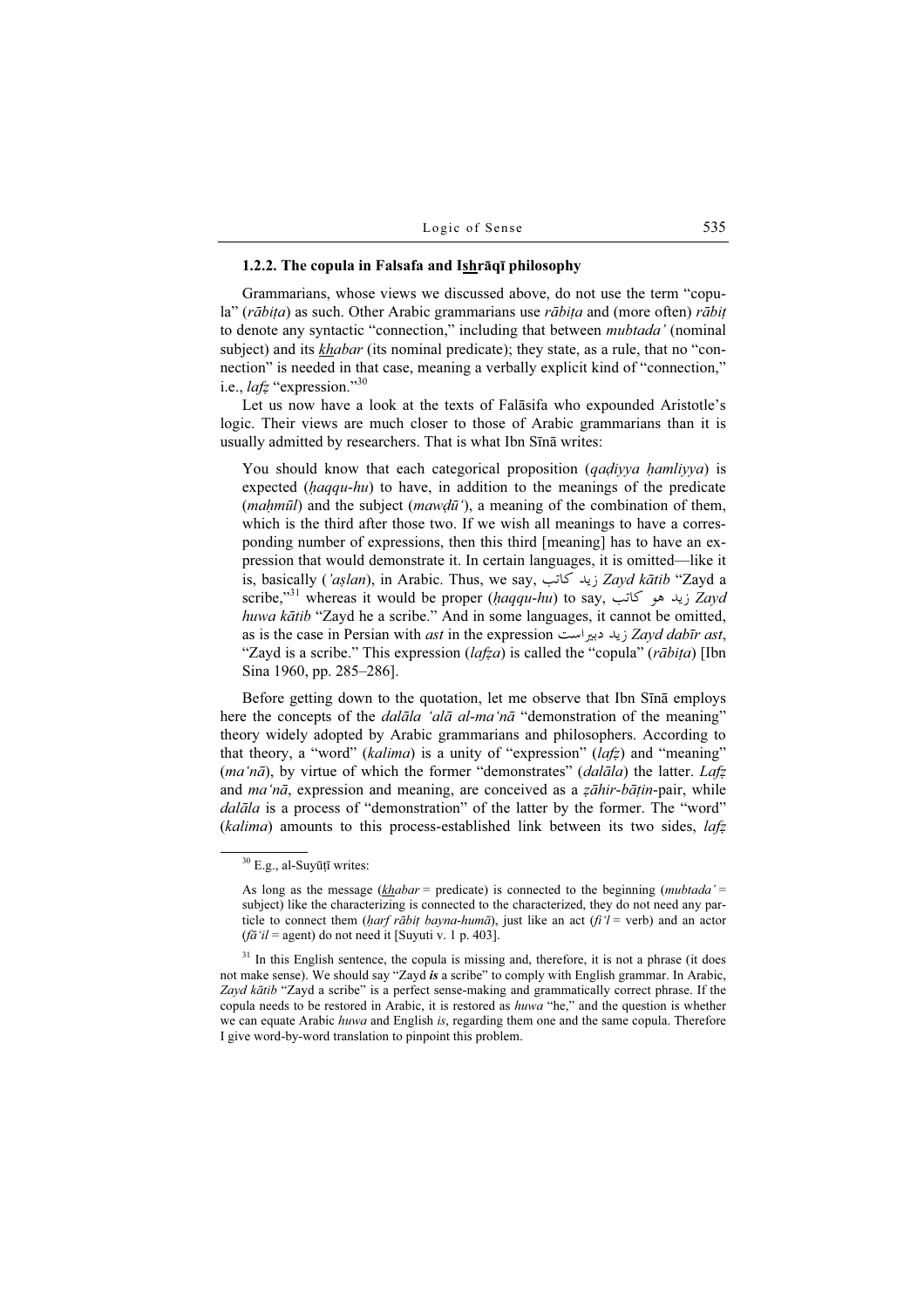"expression" and ma'nā "meaning." This understanding of a word cannot be reinterpreted in a semiotic perspective, as a "signification," i.e., as a relation of a sign ( $'$ alam) to the signified, because in that case no regularities peculiar to process-oriented understanding of a word and defined by the process-based mode of a logic-and-meaning configuration stay true.<sup>32</sup> This cluster of notions, word (kalima), expression (lafz) and meaning (ma'na), is another exemplification of the logic-and-meaning configuration in its process-oriented mode, and relations between those notions are defined by logic-and-meaning regularities I described above.

Let us get back to the quotation. I will leave aside what Ibn Sīnā tells us about the Persian language, since, in this case, we are interested in Arabic. In the just cited passage, we notice the very same thing we have already noticed above, in our discussion of al-Zamakhsharī's and Ibn Hishām's views: the way Ibn Sīnā restores the copula by no means restores it for the mode of thinking associating the copula with "to be." "Zayd he [is] a scribe" still requires the unbracketing of "is" (= the copula, in this case) to become the full-fledged "Zayd he is a scribe."

Furthermore, the examples adduced by Ibn Sīnā highlight the fact that copula is *not* restored as the verb "to be" even more glaringly than the excerpt from the Arabic philological work we analyzed earlier. This is the case because, firstly, he cites a Persian example in which he directly uses the copula "to be" side by side with the Arabic one, which means that the use of something other than the verb "to be" in the Arabic sentence illustrating the same thesis as the Persian sentence must have some justification: such lack of symmetry between the examples cannot be accidental. This is the case because, secondly, Ibn Sīnā no longer uses a verb or a nomen agendis derived therefrom, as the grammarians before him did. Instead, he uses the pronoun *huwa* "he,"<sup>33</sup> a usage that completely rules out a possibility to reinterpret the copula so restored as a derivative of "to be."

Let us imagine that the copula in the sentence Zayd kātib "Zayd a scribe" could be restored by means of one of the two Arabic verbs that are supposedly equivalent to the verb "to be": yakūn and yūjad. We would have then yakūn Zayd kātiban and yūjad Zayd kātiban. Such insertion of "to be" verbs is allowed by Arabic grammar; the above sentences would be neither incorrect nor absolutely unnatural for the Arabic language. However, the entire point is that, as a result, we would in either case get a sentence that is *not equivalent* to the original one (Zayd kātib). In other words, it is allowable to say "Zayd is a scribe" in Arabic—

 $32$  I will discuss this issue later, in Chapter II, § 1.4.3.3. "Huwiyya 'he-ness' and wujūd 'existence'." <sup>33</sup> It is important that, according to Arabic grammar, the word "he" is a "noun" ('ism, lit.

<sup>&</sup>quot;name"). By understanding huwa as the copula we completely divest it of the attributes of a verb, which are still present in *istaqarra* "he obtained stability," and *mustaqirr* "stable" (in the latter case, these attributes are rather vague, since *nomen agendis* lacks the main attribute of the verb—tense). Ergo, in the case of huwa "he," Arabic language entirely diverges from the verbal nature of the copula, which is so prominent in the "to be" copula.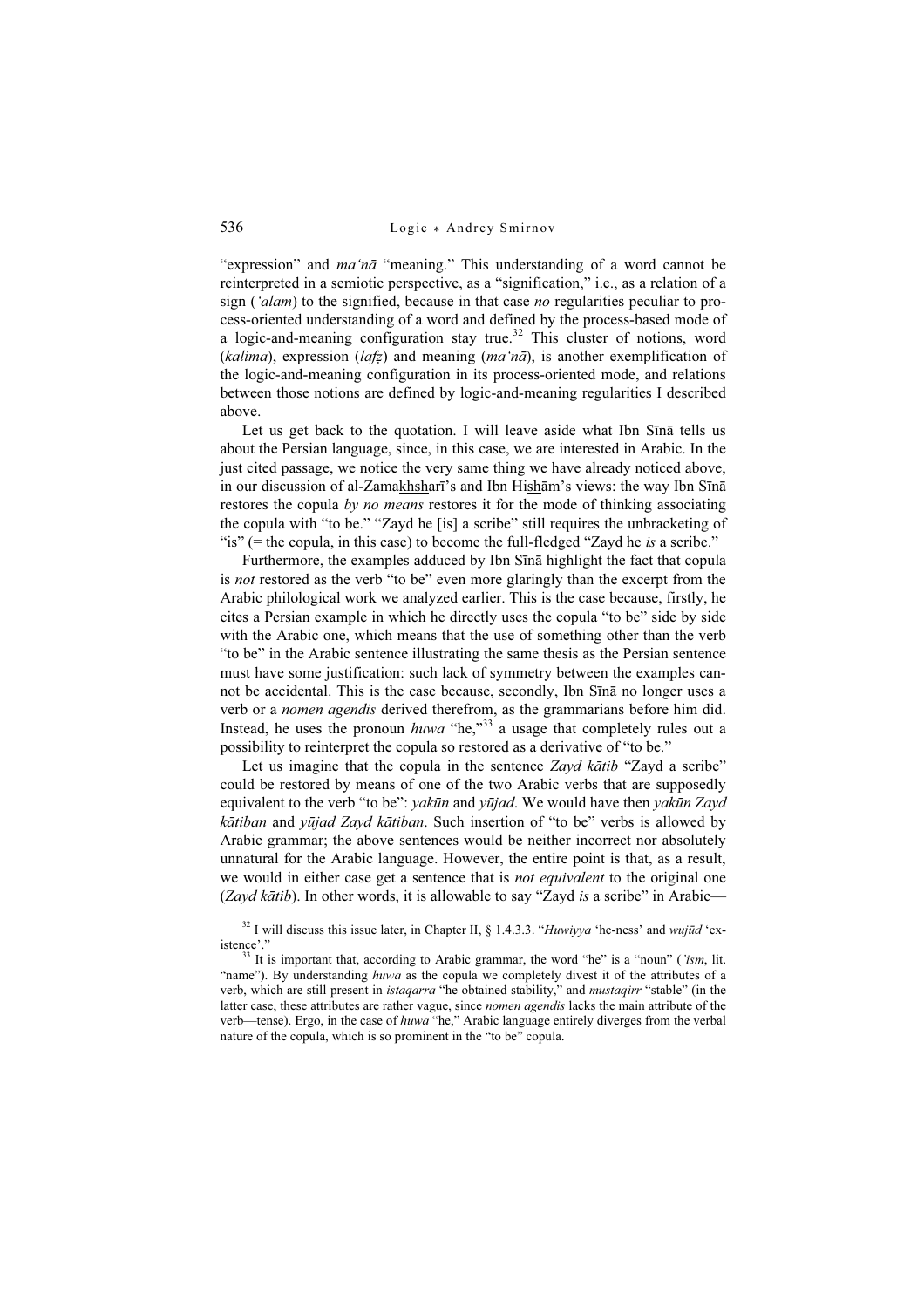such a phrase would not be ungrammatical, it would only belong to a different sentence type than the original "Zayd a scribe."

The discussed substitution (Zayd kātib  $\Rightarrow$  yakūn Zayd kātiban) results in a change of the sentence's structure: the word  $k\bar{a}t\bar{b}$  receives the accusative (*nasb*) instead of the nominative  $(raf)$  case, and the entire sentence becomes verbal instead of nominal, with Zayd performing in the verbal sentence a function different from that which it performed in the nominal one. Employing the idea of "grammatical category," we might say that, as a result of the above transformation, the lexical meanings of the sentence's units would remain the same, whereas their grammatical categories would change. However, restoration of the copula by no means implies such a change: omission of the copula in those languages where it is optional produces no essential change in the sentence structure.

That the use of the word huwa "he" by Ibn Sīnā was no accident will become more evident somewhat later, during our acquaintance with analogous views expressed by different schools of Arabic philosophy. For the time being, it would suffice to state that, in this case as well, the copula in the form in which it is restored in Arabic (not only in language and grammar proper, but also in the exposition of the basics of Aristotelian logic) is radically different from the copula expressed via the verb "to be."

Al-Suhrawardī's *Hikmat al-Ishrāq* ("The Wisdom of Illumination") presents a parallel with the above Avicennian statement:

Know that each categorical proposition ought (*min haqqi-hā*) to have a subject, a predicate and a relation (nisba) between them, which might be acknowledged as either true or false. It is owing to this relation that a proposition is a proposition. The expression demonstrating this relation is called the "copula" (rābita). In certain languages, it may be omitted, and some other figure (hay'a) substituted for it informing us of that relation, as, for instance, in Arabic: نید کاتب; Zayd kātib "Zayd a scribe"; it may also be mentioned, for instance, زيد هو كاتب Zayd huwa kātib "Zayd he a scribe" [Suhrawardi 1952, pp. 25–26].<sup>34</sup>

I admit that this translation is better than mine in every respect except the accuracy in what regards the copula issue. The Arabic text says:

اللفظة الدالة على تلك النسبة تسمى "الرابطة" و**قد تحفظ** في بعض اللغات ويورد بدلها هيئة ما مشعرة بالنسبة<br>كما يقال في العربية "زيد كاتب" و**قد تورد** كما قيل "زيد هو كاتب" The Arabic phrase is unambiguous: the copula may be omitted, when a specific figure

stands for it, e.g., "زيد حاتب" Zayd kātib, or it may be mentioned, as in "زيد هو كاتب" Zayd

 $34$  J. Walbridge and H. Ziai translate this paragraph as following:

Know that every categorical proposition must have a subject and a predicate and that the relation between them is assent or denial. It is only by virtue of their relation that a proposition is a proposition. The word that indicates this relation is called the "copula." It may be omitted in some languages and something else that indicates the relation be substituted for it—as in Arabic, where one can say either, "Zayd literate," or, "Zayd he literate." [Walbridge, Ziai 1999, p. 15].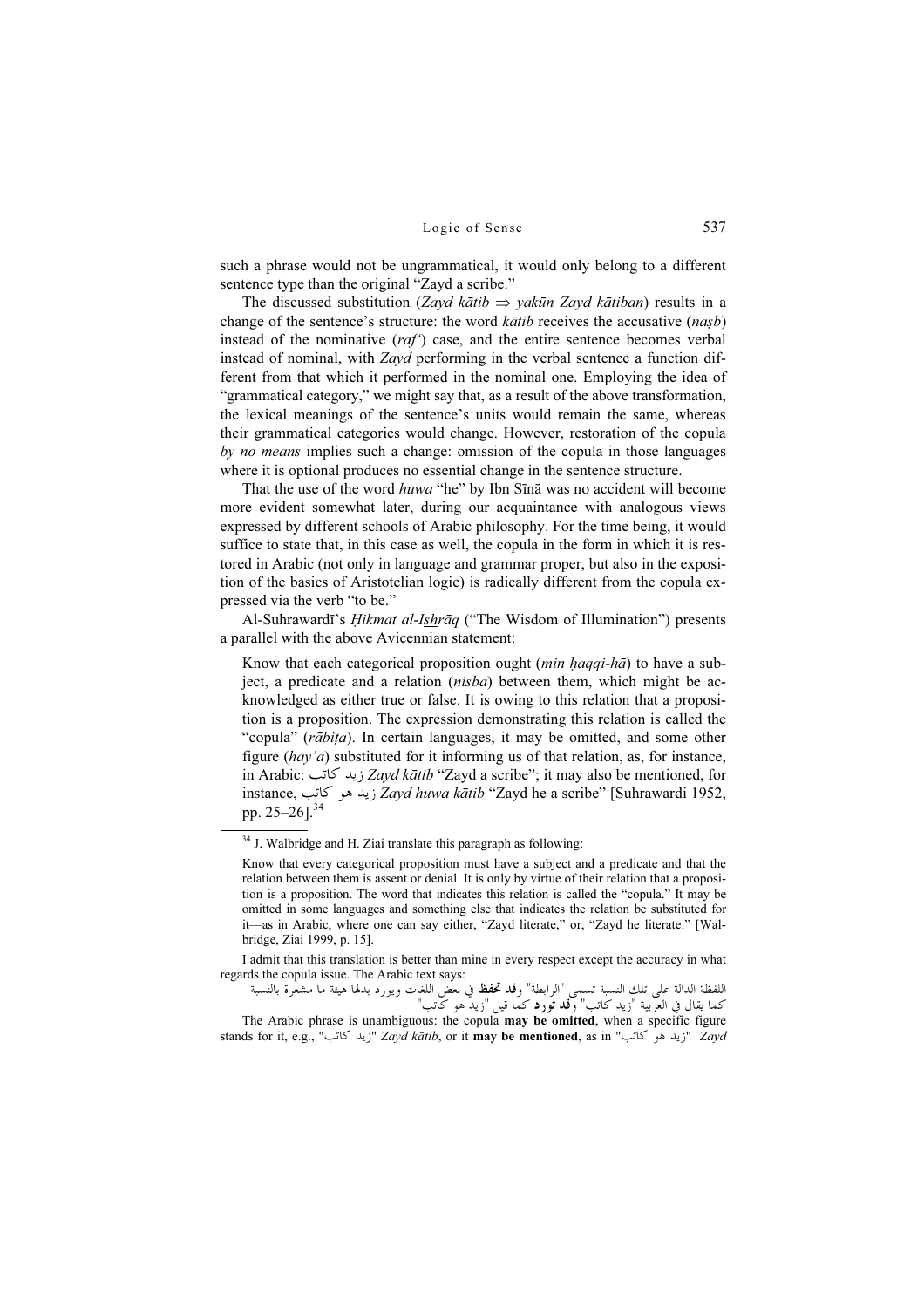This text virtually repeats the theses of the Avicennian Al-Ishārāt wa altanbīhāt ("Book of Directives and Remarks"), which spares us the trouble of analyzing it in detail. On the other hand, the persistence of this thesis regarding the copula in Arabic—which stands in such a *stark contrast* with our "natural" expectations—cannot fail to make us think about the reasons behind it. Speaking of persistence, let me point out that al-Suhrawardī repeats Ibn Sīna's words not just because he regards the latter as his spiritual guide (one can easily quote instances of striking divergences in their texts), which means that, in this respect, their common vision lies deeper than their agreement or disagreement on certain content-related theses and has, perhaps, logical nature.

#### 1.3. The copula in Arabic and its irreducible difference from "to be"

Speaking about the copula in Arabic grammar and philosophy, I underscored its nominal character, and presented—as an argument for the naturalness of its restoration as huwa "he" (or laysa huwa "not-he"), rather than as a form of the verbs yūjad and yakūn supposedly analogous to the "to be"-based copula—the idea that, if one tried to preserve in an Arabic sentence a likeness of our habitual "to be" copula and insert the verb "to be" or its derivatives, $3<sup>5</sup>$  then the resultant Arabic sentence would inevitably change its form, transforming from the nominal into the verb one.

Thus, if the classical example with the omitted copula, "Zayd a scribe," becomes restored with the huwa-copula ("he"), the resultant sentence will be Zayd huwa kātib "Zayd he a scribe": the form of the sentence did not change—a nominal sentence with the omitted copula became a likewise nominal sentence with

huwa kātib (words in bold correspond to the bold Arabic expressions). Al-Suhrawardī is absolutely clear on the topic: the Arabic copula, when mentioned, is mentioned as huwa "he." But the translation gives a distorted impression that "he" is "something else that indicates" the copula, as if a copula was not "he" and was not mentioned by al-Suhrawardī at all in those two examples! I think this is not by chance, because a note to this paragraph says:

In the simplest sentences, Arabic omits the verb "to be" and sometimes uses a pronoun to

mark the division between the subject and predicate [Walbridge, Ziai 1999, p. 173, note 15].

This is surprisingly different from what al-Suhrawardī himself says: Shaykh al-Ishrāq provides a *general* statement, not an observation about *simplest* sentences; pronoun "huwa" is clearly denoted by him as a *copula*, not as a *division between*, the subject and the predicate. The verb "to be" is not mentioned by al-Suhraward<del>i</del> *at all*; so what is this note about? Its only message is to confirm, in total contradiction with al-Suhrawardī's explicit statement (which agrees, as we have seen, with that of Ibn Sīnā), that the "to be" copula is universal, whereas some languages, like Arabic, might deviate from this universality in some minor and unimportant respects. To agree with that, we need to close our eyes to al-Suhrawardī's text.

English translation of the next paragraph of *Hikmat al-ishrāq* ( $\{18\}, 17–24$ ) renders Arabic huwa once as "he" and calls it "copula," and once as "is." The Arabic original leaves no doubt again that the Arabic copula is huwa "he"; "to be" or its derivatives *are not mentioned* at all.  $35$  This was done in Arabic translations of Greek texts and is done by contemporary authors

who discuss the question of copula in Arabic.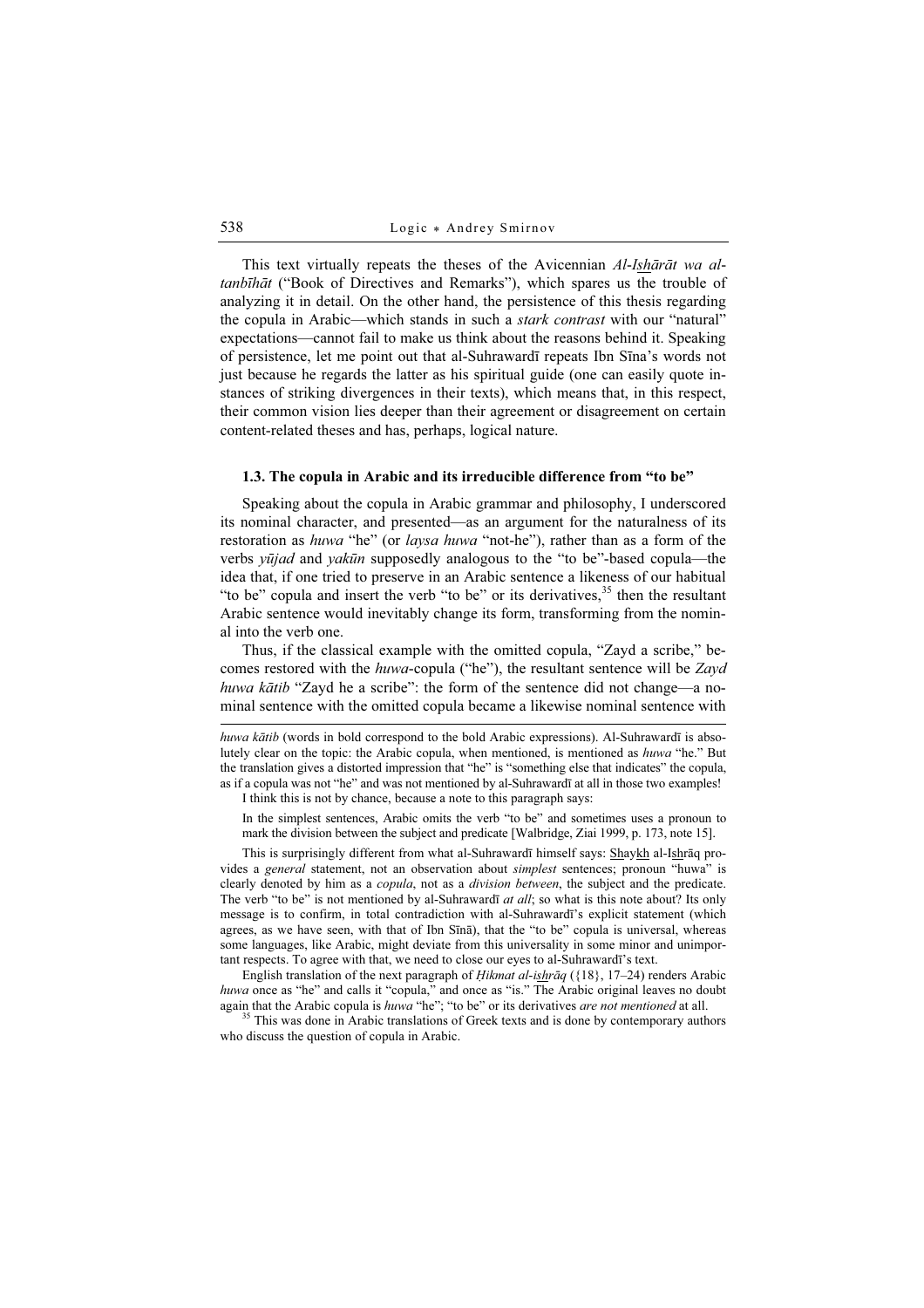the restored one. However, if we tried to restore the copula as "to be," we would get yakūn (yūjad) Zayd kātiban (lit. "is/is found Zayd a scribe": for all its unwieldiness, a verbatim translation gives an idea of the Arabic sentence's structure), and that is a verb sentence, not a nominal one.

However, Arabic grammar persistently maintains that those are two *different* and, more importantly, mutually irreducible sentence types. The transition from one classificatory category to another thus cannot be the result of the copula restoration, which is not expected to produce fundamental changes in sentences: adding "to be"-type verbs (*yakūn* and  $y\bar{u}i$  to an Arabic sentence introduces a change far more substantial than the proponents of restoring the copula as "to be" would like to admit. $36$ 

Moreover, kātiban ("a scribe" in accusative) is, from the standpoint of Arabic grammar, a superfluous element in the sentence which was obtained by trying to restore the copula as the verb "to be," because speech will be "tied up" and the new sentence will be "intelligible"<sup>37</sup> without it, Arabic grammarians tell us, whereas, in the original sentence, that word was necessary and the sentence could not be formed without it. This change in the role of the word  $k\bar{a}t\bar{b}$  "scribe" is addi-

Know that, since the recipient  $(maf' \bar{u}l)$  is an excess (*fadla*), the sentence can do without it, and the action and the agent become tied together into speech without the recipient, therefore it is permissible to omit and not to mention said recipient, even though the action demands (yaqtaḍī) it [Ibn Ya'ish 1938, v. 2, p. 39].

Ibn Ya'īsh speaks about *maf'ūl* "recipient" of an action, while in our case kātiban is fā'il "actor", but this is not important here. The point is that the "basis" ( $'a\overline{s}l$ ) of the verbal sentence is a verb+noun (action and actor) structure. It consists of two elements: musnad "supported" and *musnad ilay-hi* "support," so that the process of *isnad* "supporting" runs between those two and produces the meaning of a sentence. Since the verbal sentence in its basic verb+noun structure is already "helpful" mufida in transmitting meaning, e.g., it makes sense, any other element of the sentence is considered *fadla* an "excess," because it is inessential for the fact of "tying up" (in 'iqād) of the speech. Let me note that this reasoning fits perfectly in the processbased perspective, since the meaning of a sentence is considered as a process, not as a substance, so what matters are the prerequisites of a process: the agent and the patient, the support and the supported, and not the attributes of a substance.

Since the question of which sentence makes sense and which does not and of how to tell one from the other in terms of theory and terminology is a pivotal question of Arabic grammatical theory, transition of a sentence into another category can by no means be dismissed as trivial and accidental.

<sup>&</sup>lt;sup>36</sup> For example, F. Shehadi, though treating the question in detail and mentioning Arabic linguistic theory at the start of his study, completely disregards those effects when speaking about usage of *vakūn* and *vūjad* as a copula [see Shehadi 1975].

 $37$  I am considering this in the light of the normative theses of Arabic linguistics about the "tying up" (in'iqād) of speech which happens due to the presence of a "sense-imparting" (mufida) sentence whose function, in our instance, will be fulfilled by the "verb + noun" construction, i.e., *yakūn* (*yūjad*) Zayd, "There is Zayd," whereas *kātiban* ("scribe" in accusative) would be routinely classed as one of the zawā'id "addings," or fadalāt "extras, excesses" surplus words, admissible but not essential for the intelligibility of a phrase. Thus, Ibn Ya'īsh writes: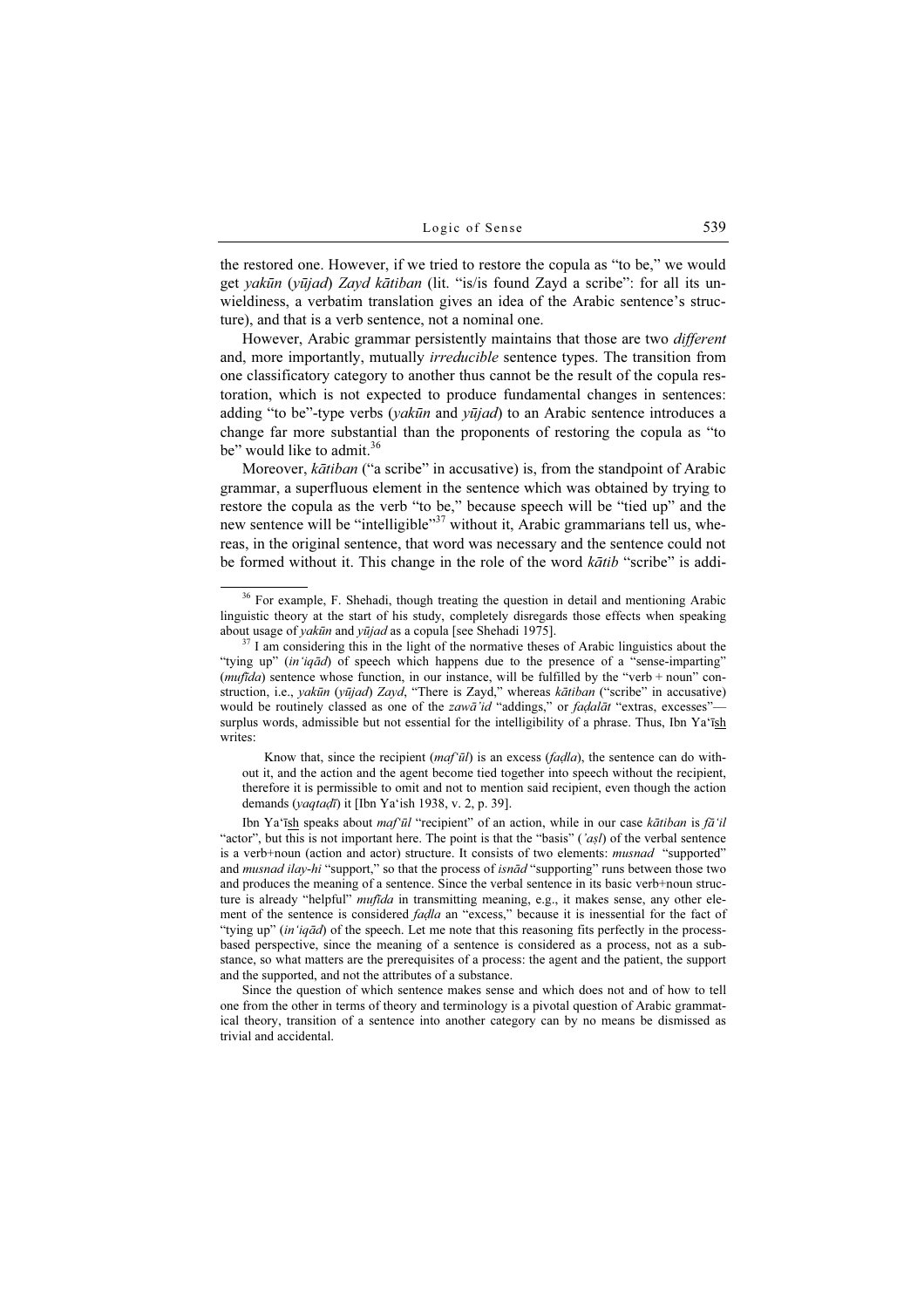tionally emphasized by the switching from the nominative case to accusative. The alleged restoration of the copula—which, theoretically, was not supposed to change anything in the sentence's structure—actually resulted in a new, *different* sentence.

Those arguments appear convincing enough as long as we stay within the framework of assumptions and classifications of Arabic grammar proper. It is from its standpoint that the restoration of the copula as a "to be"-type verb gives us a really different sentence, which is not equivalent to the original one. However, if we consider the same examples from the standpoint of Western linguistics and analyze them using the notion of grammatical concepts as presented, e.g., by E. Sapir,  $38$  the situation will look different.

Indeed, from the standpoint of that theory, the transformation Zayd kātib  $\Rightarrow$  $y$ akūn ( $y$ ūjad) Zayd kātiban ("Zayd a scribe" $\Rightarrow$  "is/is found Zayd a/as a scribe") leaves grammatical concepts intact. The "reference" distributing direction of the action remains the same (Zayd is the scribe, not the scribe is Zayd), the modality is also preserved (this is a categorical affirmative statement), we still get the subject–object relation right, both "Zayd" and "a scribe" remain in the singular, and the tense is still present.<sup>39</sup>

The situation is truly amazing: basing our reasoning on Western theory and adopting the attitude typical of most researchers of the copula in Arabic, we obtained the very same result we aimed for, thus proving the "obvious" fact that the Arabic "to be"-type verbs—yakūn or yūjad—restore the copula without changing anything in sentence structure.

We encounter here another instant of contrast between the two perspectives of sense-generating activity. Unlike the former cases, we deal here not with an immediate, basic level of sense generation represented by a logic-and-meaning configuration, but with its rather remote effects. However, even on this high level of sophisticated linguistic theory the same regularities can be observed. Western theory treats the sentence and its meaning as a kind of *substance* which stays the same as long as its attributes are not changed: all that was said about grammatical categories in E. Sapir's sense boils down to this. As for Arabic grammarians, they are concerned with meaning  $(f\bar{a}'ida)$  of a sentence as a result of a process of "supporting" (isnād) which runs if a sentence possesses its two necessary and sufficient conditions: "supported" (musnad) and "support" (musnad ilay-hi; see also note 37). Supported-and-support are either a non+noun (nominal phrase) or a verb+noun (verbal phrase) structure. The process of "supporting" (isnād) runs differently in the two cases, so the meaning of a nominal and a verbal phrase cannot be the same.

<sup>&</sup>lt;sup>38</sup> See [Sapir 1921, Chapter V. Form in Language: Grammatical Concepts].<br><sup>39</sup> Present-future tense, to use the exact term of Arabic grammar. Besides, *kātib* "scribe" is an ism  $\bar{a}$ 'il "name of an actor (agent)" that, as such, can imply any tense, including the past one, though in the latter case the past tense would have most likely been indicated explicitly.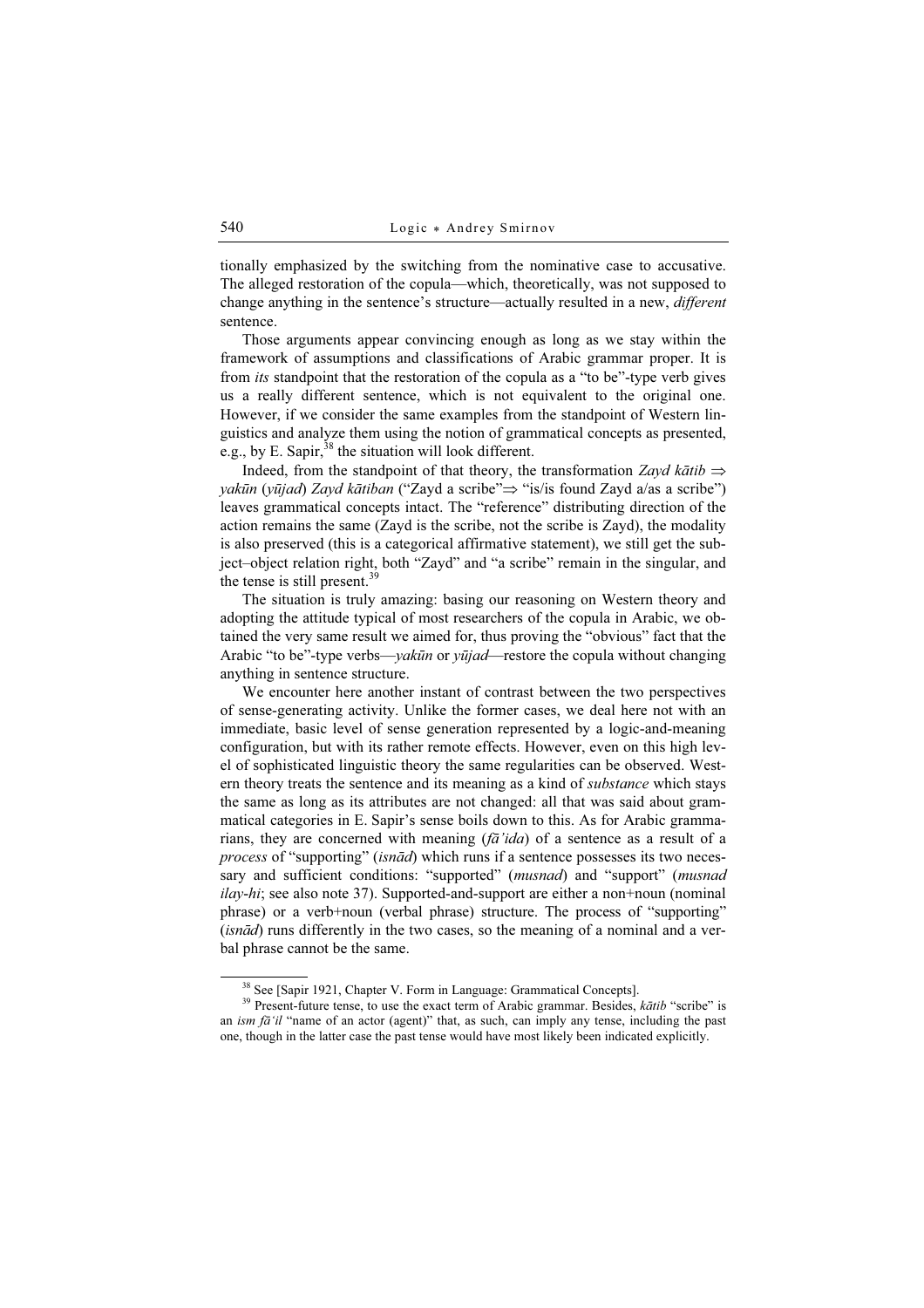More than twenty-five years ago G. Bohas and J.-P. Guillaume pointed out:

We think that since more than half of a century most of researchers who study the history of Arabic grammatical theories have been following a wrong path. They proceed from assumption that historical and structural linguistics accumulated experience and knowledge which give it the right to judge—and to condemn—the legacy of Arabic grammatical tradition, and that any fruitful study of language should necessarily comply with views completely alien to it. We, on the contrary, hold the following:

1. The only coherent, encompassing and targeted explanation of Arabic language today is the one we discover in the works of Arabic grammarians.

2. The texts of Arabic grammarians are an indispensable source of any description of Arabic language in what regards both the facts they contain and the explanations they propose.

3. The theory of Arabic grammarians is by itself an object of study, regardless of its importance for comparative study of borrowings and influences. Those are independent areas, and they should not be mixed up [Bohas, Guillaume 1984, pp. VII–VIII].

Their voice was drowned, figuratively if not literally, in a chorus cherishing the *universality* of science and its unanimous applicability and, therefore, superiority of triumphant Western linguistics over archaic and outdated Arabic grammatical theory<sup>40</sup>. I think that science is truly universal, but only if it takes into account the plurality of sense-generating perspectives and, accordingly, the contrast between theories produced by them. The discussed case, I guess, serves as a good example of such a contrast.

## 1.4. The term huwiyya "he-ness" as a philosophical elaboration of the copula

Let us return to the history of Arabic philosophical discourse represented by Mu'tazila, Falāsifa, Ismā'īlī and Ṣūfī thinkers. In this discussion, we will consid-

<sup>&</sup>lt;sup>40</sup> This is a good example of what the fight against "Orientalist" approach leads to when it is waged outside reasonable limits. If "No West no East" slogan is taken literally and in an absolute sense, as it sometimes happens, then the "East" has no longer any say of its own, and from now on it has to comply with the Western standards and critetia, because the so-called "universal" is hardly anything but the renamed "Western." "Universal" linguistic science is a Western science, and as such it is based on specific, and not universal, logic-and-meaning foundation. It follows that it is not universally applicable, and when we deal with a different logic-and-meaning foundation, as in the case of Arabic language and linguistics, we need to be cautious with the universality thesis. The logic-and-meaning approach developed in this book has nothing to do with reification of cultural differences leading to cultural superiority claims, which E. Said was so fiercely fighting against, since diverse logic-and-meaning perspectives are basically equal in the sense that they cannot be ranked as "better" or "worse". Thus the logic-and-meaning approach provides a sound ontological foundation for anti-Orientalist claims, at the same time reshaping them.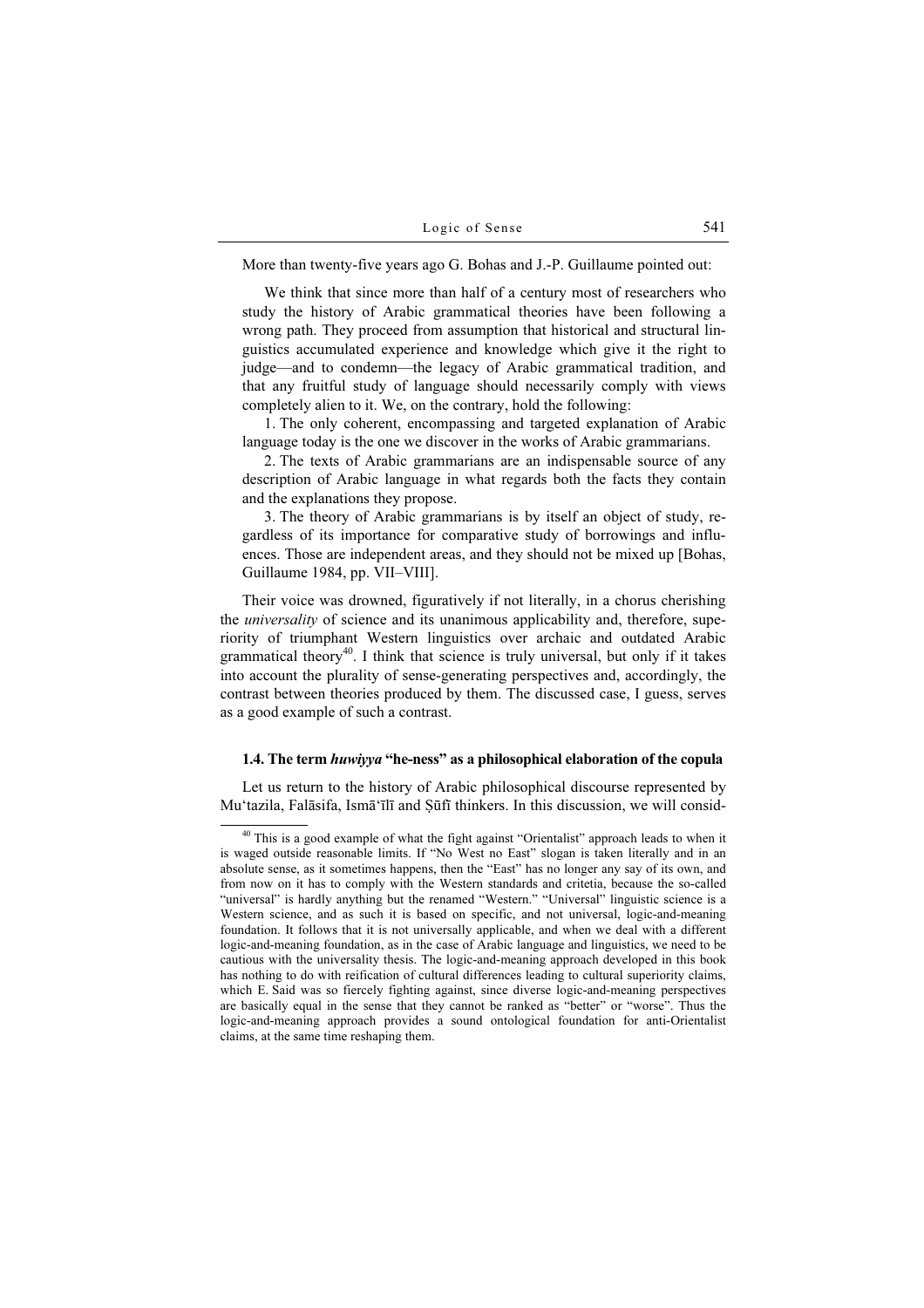er not the copula as such, but its philosophic interpretation in connection with the development of a cluster of problems bearing on the ways in which a thing can enter the domain of our cognition, that is, in what way it can make sense to us.

This discussion proceeded in two major directions. On the one hand, it involved the problem of huwa ("he"). The gradual metaphysical elaboration of this concept, as well as of its derivative huwiyya ("he-ness"), and imbuing them with increasingly rich content were carried out by Mu'tazila, Ismā'īlī and Sūfī thinkers.

On the other hand, exponents of Arabic Peripatetic school used the term "heness" when they attempted to express Aristotelian view of the copula and idea of being in terms of Arabic philosophic discourse. This was being done, first and foremost, in the course of translating and commenting the Aristotelian corpus, in an attempt to convey the Stagirite's ideas as faithfully as possible.

### 1.4.1. Mu'tazila

We have begun to study the copula because we noticed that a thing is conceived of as coinciding with itself owing to its "fixedness" which is not the same as "being." We subsequently found that the copula is understood as "he" (huwa), not as "to be." The notion of *huwa* "he," as the absolute "common denominator" of all things voiced by the Mu'tazila, is quite at home in this system of ideas. They develop this view in the course of discussion concerning the Divine attribute of "countenance" (wajh), al-Ash'arī tells us:

They diverged in their opinions as to whether it is [really] said of God that He has a countenance (wajh). Some said that God has a countenance which is Himself (huwa huwa). Thus said 'Abū al-Hudhayl [al-'Allāf].

Others emphasized: we say "countenance" in a broad sense *(tawassu'an)*, while referring to the fixedness *(ithbat)* of God, since we fix *(nuthbit)* such a countenance as is He Himself (huwa huwa). For the Arabs replace a thing with a "countenance"; e.g., one might say: "If it were not for your countenance  $(law l\bar{a} wajha-ka)$ , I would not have done it," which means: "If it were not for you, I would not have done it." Thus said al-Naẓẓām, most of the Basrian Mu'tazila, and also Baghdadian ones.

Still others deny that it is permissible to mention a "countenance" and to say: "God has a countenance." If asked, "Does not God Himself say, 'Everything is perishable save His countenance'?"<sup>41</sup> they answered that they read the Qur'ān thus, but do not say—other than during the reading of the Qur'ān—that "God has a countenance." Thus said the followers of 'Abbād [Ash'ari 1980, p. 189].

Let us leave aside the opinion of those ('Abbād and his followers) who denied any possibility of reinterpreting the "countenance" and making this attribute

<sup>41</sup> Qur'ān 92:1 (transl. A. M. Daryabadi).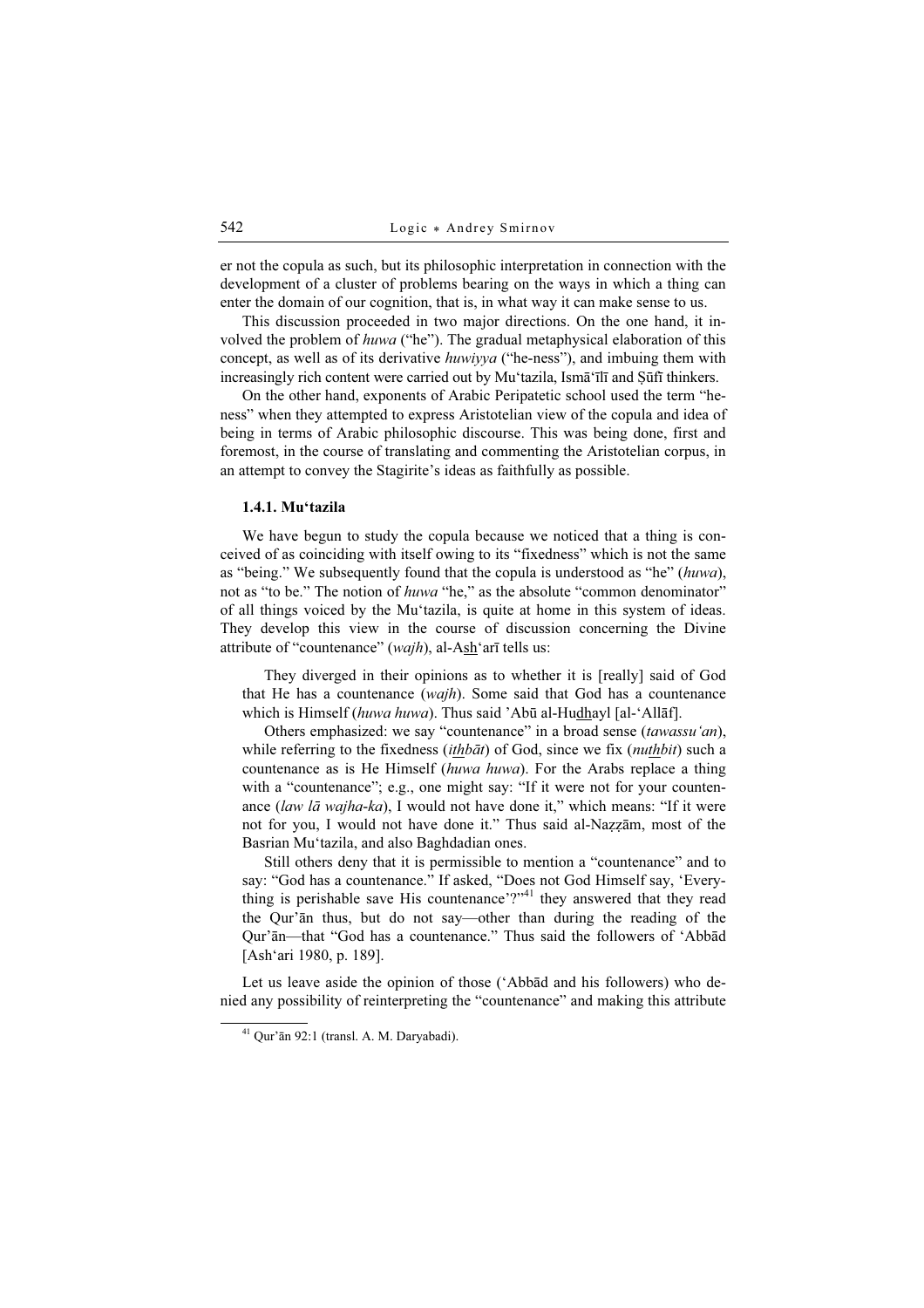philosophically intelligible. We are interested in those who did acknowledge such a possibility. Of course, interpretation of Divine attributes is directly connected with the understanding of oneness in its correlation with multiplicity (the oneness of God and the multiplicity of His attributes) which I intend to discuss somewhat later. However, the problem of the "countenance" is singled out by al-Ash'arī.

So, what is the *modus operandi* of Mu'tazila who recognized the possibility to discuss the issue of God's "countenance"? First of all, let me note that they are all virtually of like mind, since al-'Allāf's standpoint differs from that of other Mu'tazila (the first and the second opinions respectively in al-Ash'arī's account) on a minor point, which has no bearing on the essence of the problem under discussion. As regards the very procedure of reformulating the "countenance" attribute, we observe an agreement between the Mu'tazila (who, let me repeat, recognize such a possibility).

"Countenance" (*wajh*) is reduced to "he" ( $huwa$ ), and the sameness of the two things is asserted: the countenance is nothing but God, and this sameness is expressed by a repetition of "he" (huwa huwa). This sameness, or coincidence, is nothing other than fixedness *(ithbat)*. The understanding of the coincidence of things with themselves that we discussed above ("things are fixed as things…") is further confirmed here by al-Ash'arī explanation: a thing coincides with its countenance, which results in its fixedness (ithbāt).

Let us observe that none of the opinions cited by al- $A_{\text{S}}$  arī equates the "countenance" with the "existence" (*wujūd*) of God. It is fixedness, not being, that turns out to be the ultimate foundation of a thing, further irreducible and inseparable from that thing. This fixedness can be most immediately expressed by the third person pronoun "he." In this connection, it is important to point out the difference between "fixing" (*ithbāt*) and "fixedness" (*thubūt*, *thabāt*) on the one hand and "existence" (*wujūd*) on the other: the former is primary and—in addition to defying any reinterpretation—provides the basis for reinterpreting other concepts (as in the case of "countenance"), whereas the latter is subject to reinterpretation; moreover, it *demands* reinterpretation. "Existence" fails to turn out to be the irreducible basis of a thing, it is merely a property attendant upon it and extraneous to it, which applies to *all* things, even—nay, above all—to God (in connection with the problem of oneness). Therefore, here we find no analogy with that interpretation of "being" as accidental for every thing but entirely coinciding with God's essence which was typical of Western Middle Ages.<sup>42</sup> We will yet have an opportunity to talk about the fact that this difference is by no means accidental and minor, but derives from the very nature of the problems we discuss here.

I would like to remark here *en passant* that such an understanding of existence (wujūd) as an attribute ( $sifa$ ) of a thing, which becomes attached to its ipse-

<sup>&</sup>lt;sup>42</sup> And of the Greek-inspired branch of Arab philosophy, of course, but not of Mu'tazila, al-Kirmānī, al-Suhrawardī or Ibn 'Arabī.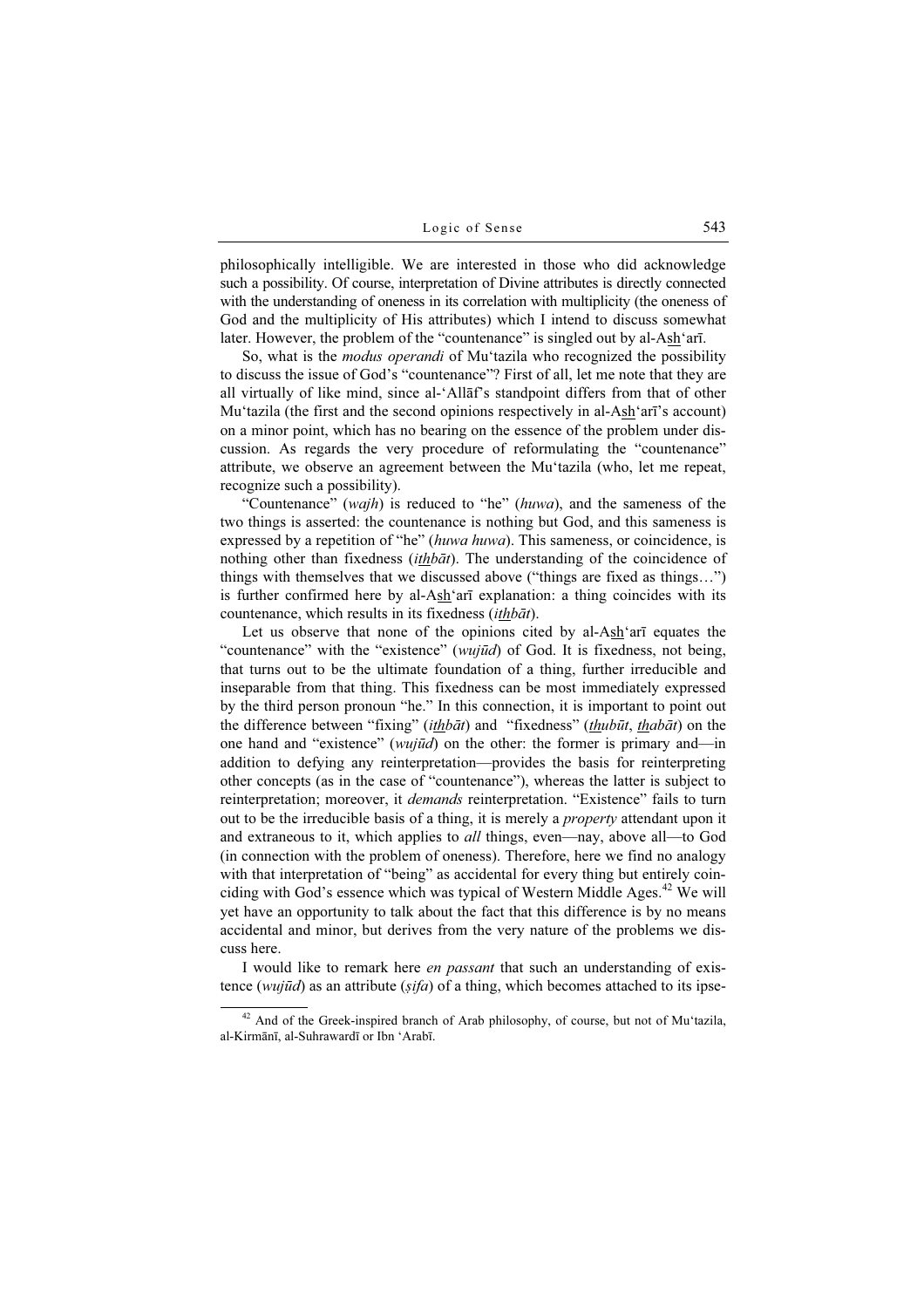ity  $(dh\bar{a}t)$  thereby transforming the thing into a dyad (instead of a single entity), can be found virtually in all trends of medieval Arabic philosophy, ranging from Mu'tazila to the Ṣūfīs (including, among others, al-Fārābī and Ibn Sīnā with their ontology of mumkin "possible"). However, this is never said about "fixedness": on the contrary, the introduction of the latter concept enables one to solve the problems of duality that emerge when existence is mentioned. Ergo, classical Arabic philosophy demonstrates remarkable consistency in divorcing the two concepts as essentially different at the most basic level of ontological constructions.

This is what al-Ash'arī writes about the opinions of Mu'tazila regarding the "existence" of God:

As regards the expression about the Creator that He is existent *(mawjūd)*, al-Jubbā'ī affirmed that the expression "existent" about the Creator might be construed in the sense "known" (ma'lūm), and that the Creator is incessantly "finding" (wājid) things, might be construed in the sense incessantly "knowing" ('ālim) [things], and that "the known" (ma'lūmāt) is the incessantly "existing" (mawjūdāt) for God and "known" by Him in the sense that He incessantly knows it; and [that He is] "existent" might be construed in the sense that He is incessantly "known" (lam yazal ma'lūman), and in the sense that He is incessantly "being" (lam yazal kā'inan).

Hisham Ibn al-Ḥakam claimed that the expression "existent" with regard to the Creator means that He is a body, since He is existent and He is a thing.

'Abbād denied that one might say about the Creator that He is a "being" One  $(k\bar{a}$ 'in).

Others said: "existent" in regard to the Creator means that He is a thing. [Still] others said: "existent" in regard to the Creator means that He is limited (*maḥdūd*). Thus said the assimilators (*mushabbiha*).<sup>43</sup>

[Still] others said that "existent-as-entity" (mawjūd al-'ayn) means in regard to Him that He is incessantly "fixed-as-entity" (lam yazal thābit al- 'ayn). This expression refers one to fixing  $(ith\bar{b}\bar{a}t)$  Him.

'Abbād said that the expression "existent" about the Creator means fixing (ithbāt) that name as Divine. 'Abbād denied that it is permissible to speak of the Creator as of "Self-sustained"  $(q\bar{a}'im\ bi\ nafsi\ -hi)$ , or that He is an "entity"  $('ayn)$ , [that] He is a "soul" (*nafs*), that He has a "countenance" (*wajh*), and that His countenance is He [Himself], and that He has arms, eyes and side. He would recite, "For us Allah sufficeth, and He is the best disposer of affairs,"<sup>44</sup> only when reading the Qur'ān—in his own speech he never said this.

 $43$  The *mushabbiha* serves as a general denomination of thinkers who likened God to things corporeal or material, including the anthropomorphists. <sup>44</sup> Qur'ān 3:173 (transl. Abdalla Yousuf Ali).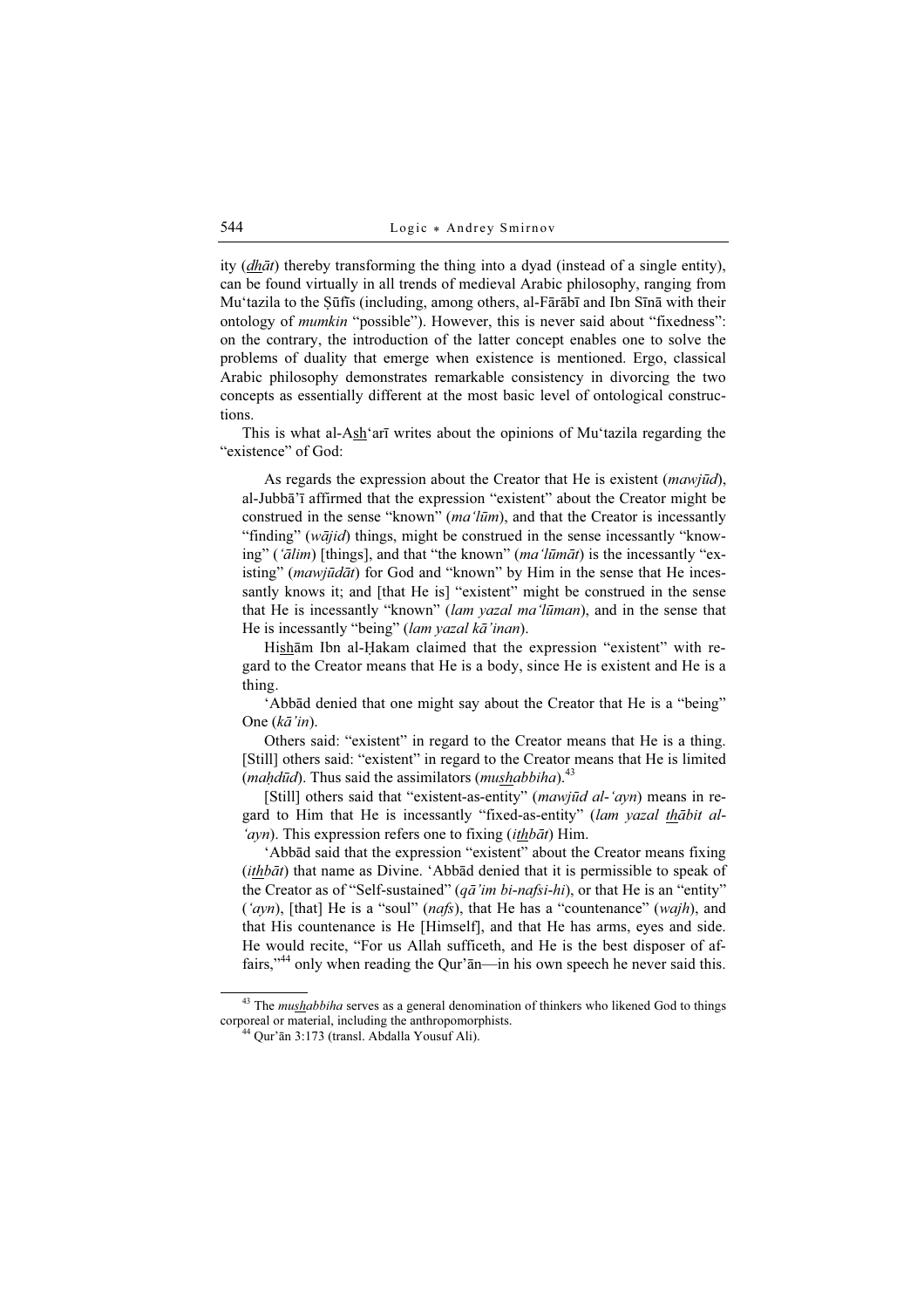God's words, "Thou khowest what is in my heart, thou I know not what is in Thine,"<sup>45</sup> he interpreted thus: You know what I know, and I do not know what You know. He did not say that God is a "Surety"<sup>46</sup> [Ash'ari 1980, pp. 520–521].

As we can see, the reference to "existence" presents for the Mu'tazila a problem, not the basis for reasoning that could solve it. "Existence" has to be reinterpreted, and both "thing" and "fixedness" end up among what it is reduced to. I intentionally cite the relevant passage from al-Ash'arī in its entirety: my goal is not to wear out the reader with a multitude of nigh incomprehensible quotations, but merely to demonstrate the magnitude of the problem of reinterpreting "existence" that the Mu'tazila faced, and also the fact that none of the cited opinions regarded existence as the ultimate (i.e., requiring no further explanation) foundation on which to construct reasoning about God. Unlike "existence," "he" (huwa) functions exactly like the aforementioned foundation, or starting point for reasoning, e.g.:

'Abū al-Hudhayl [al-'Allāf] said: He is "knowing" due to knowledge which is He, He is "powerful" due to power which is He, He is "alive" due to life which is He [Ash'ari 1980, p. 164].

The third person pronoun "he" expresses a pure fixedness of that which is spoken about, without implying any content-related features in that which is fixed, and, for this very reason, "he" turns out to be that ultimate foundation to which everything can be reduced, but which itself is not reducible to anything.

- Ash'ari 1980 Al-Ash'arī. Maqālāt al-islāmiyyīn / Ed. H. Ritter.  $3<sup>rd</sup>$  ed. Wiesbaden: Franz Steiner, 1980
- Bohas, Guillaume 1984 Bohas G., Guillaume J.-P. Études des théories des grammairiens arabes. Vol. 1. Morphologie et phonologie. Damas: Institut Français de Damas, 1984
- van Ess van Ess, J. Al-Khayyāṭ // Encyclopaedia of Islam. Leiden: Brill, vol. IV, p. 1162a
- Ibn Hisham 1979 *Ibn Hishām*. Mughnī al-labīb 'an kutub al-a'ārīb. V. 1–2. 5<sup>th</sup> ed. Beyrouth, 1979
- Ibn Sina 1960 Ibn Sīnā. Al-Ishārāt wa al-tanbīhāt. P. 1. Cairo: Dār al-ma'ārif, 1960
- Ibn Ya'ish 1938 Ibn Ya'īsh. Sharh al-Mufassal. V. 1-10. Cairo: Idārat al-tibā'a almunīriyya bi-Miṣr, 1938
- Sapir 1921 Sapir, E. Language: An Introduction to the Study of Speech. New York: Harcourt, Brace and Company, 1921

<sup>45</sup> Qur'ān 5:116 (transl. Abdalla Yousuf Ali). Since al-Ash'arī speaks of a Qur'ānic quotation, the text is referred to as "God's words," though, properly speaking, these are the words of Jesus addressed to God, which explains the way the capital and lower case letters are used. <sup>46</sup> "Surety" (kafīl)—see Qur'ān 16:91.